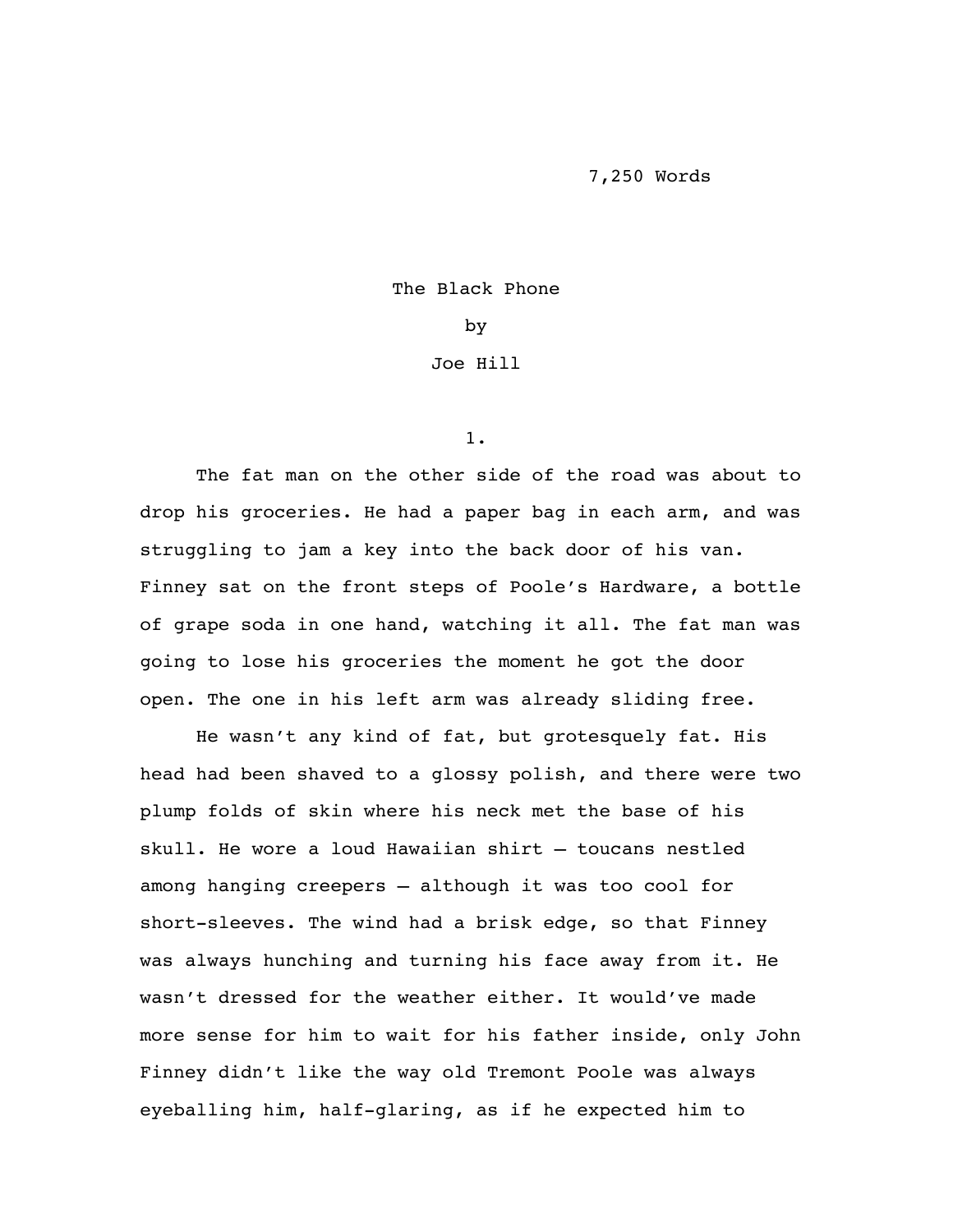break or shoplift something. Finney only went in for grape soda, which he had to have, it was an addiction.

The lock popped and the rear door of the van sprang open. What happened next was such a perfect bit of slapstick it might have been practiced – and only later did it occur to Finney that probably it had been. The back of the van contained a gathering of balloons, and the moment the door was open, they shoved their way out in a jostling mass... thrusting themselves at the fat man, who reacted as if he had no idea they would be there. He leaped back. The bag under his left arm fell, hit the ground, split open. Oranges rolled crazily this way and that. The fat man wobbled and his sunglasses slipped off his face. He recovered and hopped on his toes, snatching at the balloons, but it was already too late, they were sailing away, out of reach.

The fat man cursed and waved a hand at them in a gesture of angry dismissal. He turned away, squinted at the ground and then sank to his knees. He set his other bag in the back of the van and began to explore the pavement with his hands, feeling for his glasses. He put a hand down on an egg, which splintered beneath his palm. He grimaced, shook his hand in the air. Shiny strings of egg white spattered off it.

By then, Finney was already trotting across the road, left his soda behind on the stoop. "Help mister?"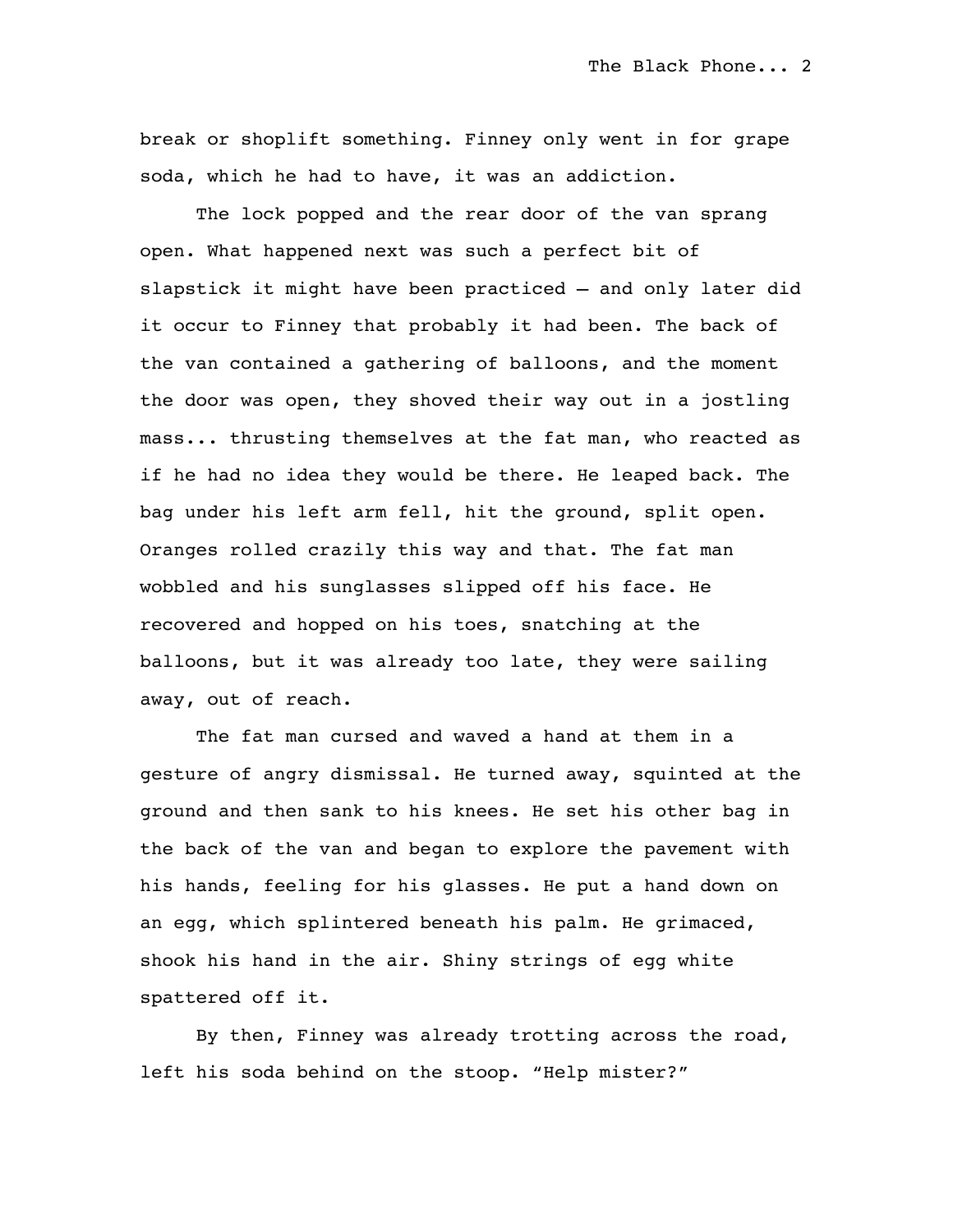The fat man peered blearily up at him without seeming to see him. "Did you observe that bullshit?"

Finney glanced down the road. The balloons were thirty feet off the ground by now, following the double line along the middle of the road. They were black... all of them, as black as sealskin.

"Yeah. Yeah, I –" he said, and then his voice trailed off and he frowned, watching the balloons bobbing into the low overcast of the sky. The sight of them disturbed him in some way. No one wanted black balloons; what were they good for, anyway? Festive funerals? He stared, briefly transfixed, thinking of poisoned grapes. He moved his tongue around in his mouth, and noticed for the first time that his beloved grape soda left a disagreeable metallic aftertaste, a taste like he had been chewing an exposed copper wire.

The fat man brought him out of it. "See my glasses?"

Finney lowered himself to one knee, leaned forward to look beneath the van. The fat man's glasses were under the bumper.

"Got 'em," he said, stretching an arm past the fat man's leg to pick them up. "What were the balloons for?"

"I'm a part-time clown," said the fat man. He was reaching into the van, getting something out of the paper bag he had set down there. "Call me Al. Hey, you want to see something funny?"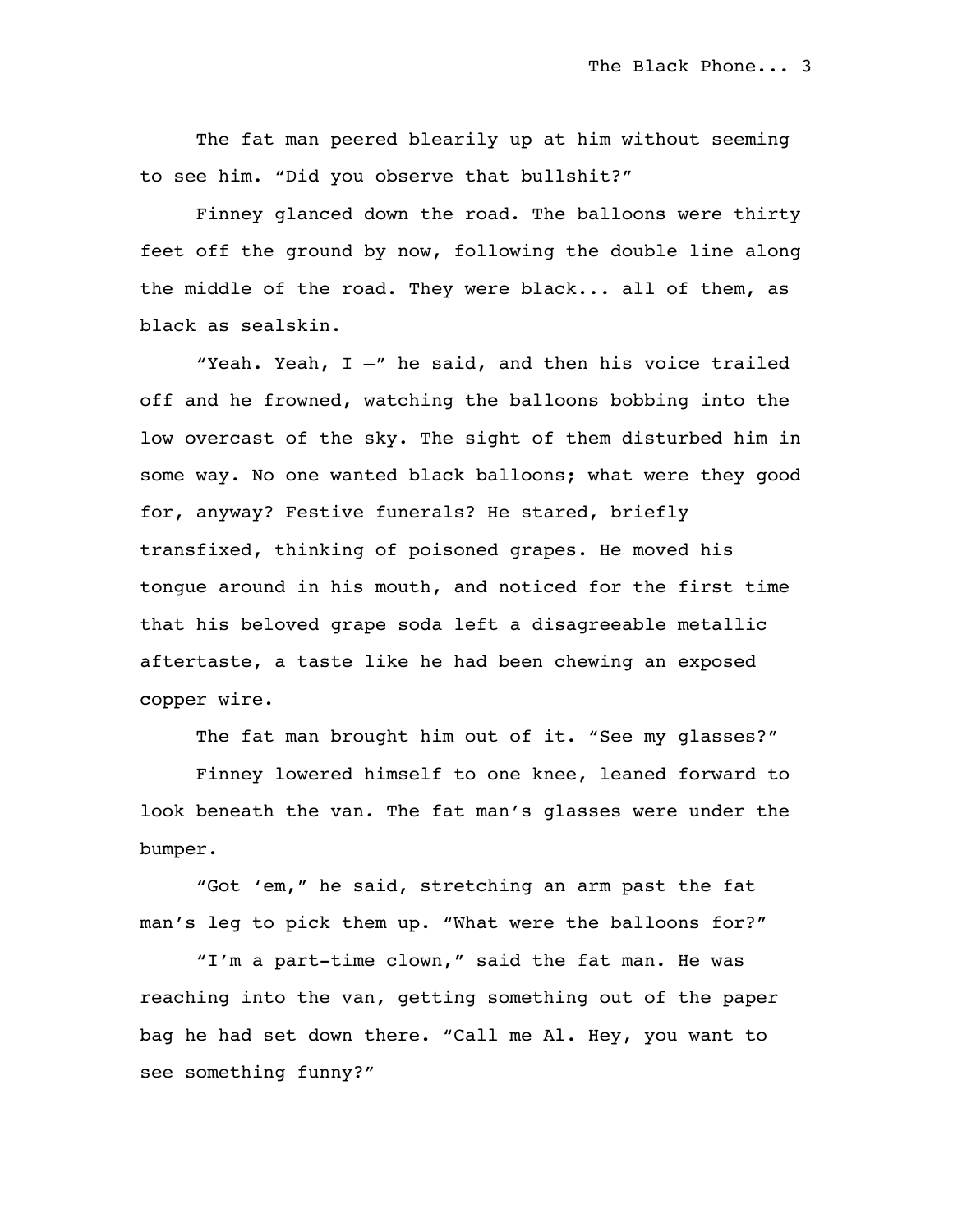Finney glanced up, had time to see Al holding a steel can, yellow and black, with pictures of wasps on it. He was shaking it furiously. Finney began to smile, had the wild idea that Al was about to spray him with silly string.

The part-time clown hit him in the face with a blast of white foam. Finney started to turn his head away, but was too slow to avoid getting it in his eyes. He screamed and took some in the mouth, tasted something harsh and chemical. His eyes were coals, cooking in their sockets. His throat burned, in his entire life he had never felt any pain like it, a searing icy-heat. His stomach heaved and the grape soda came back up in a hot, sweet rush.

Al had him by the back of the neck and was pulling him forward, into the van. Finney's eyes were open but all he could see were pulsations of orange and oily brown that flared, dripped, ran into one another and faded. The fat man had a fistful of his hair and another hand between his legs, scooping him up by the crotch. The inside of Al's arm brushed his cheek. Finney turned his head and bit down on a mouthful of wobbling fat, squeezed until he tasted blood.

The fat man wailed and let go and for a moment Finney had his feet on the ground again. He stepped back and put his heel on an orange. His ankle folded. He tottered, almost fell and then the fat man had him by the neck again. He shoved him forward. Finney hit one of the van's rear doors, head-first, with a low bonging sound, and all the strength went out of his legs.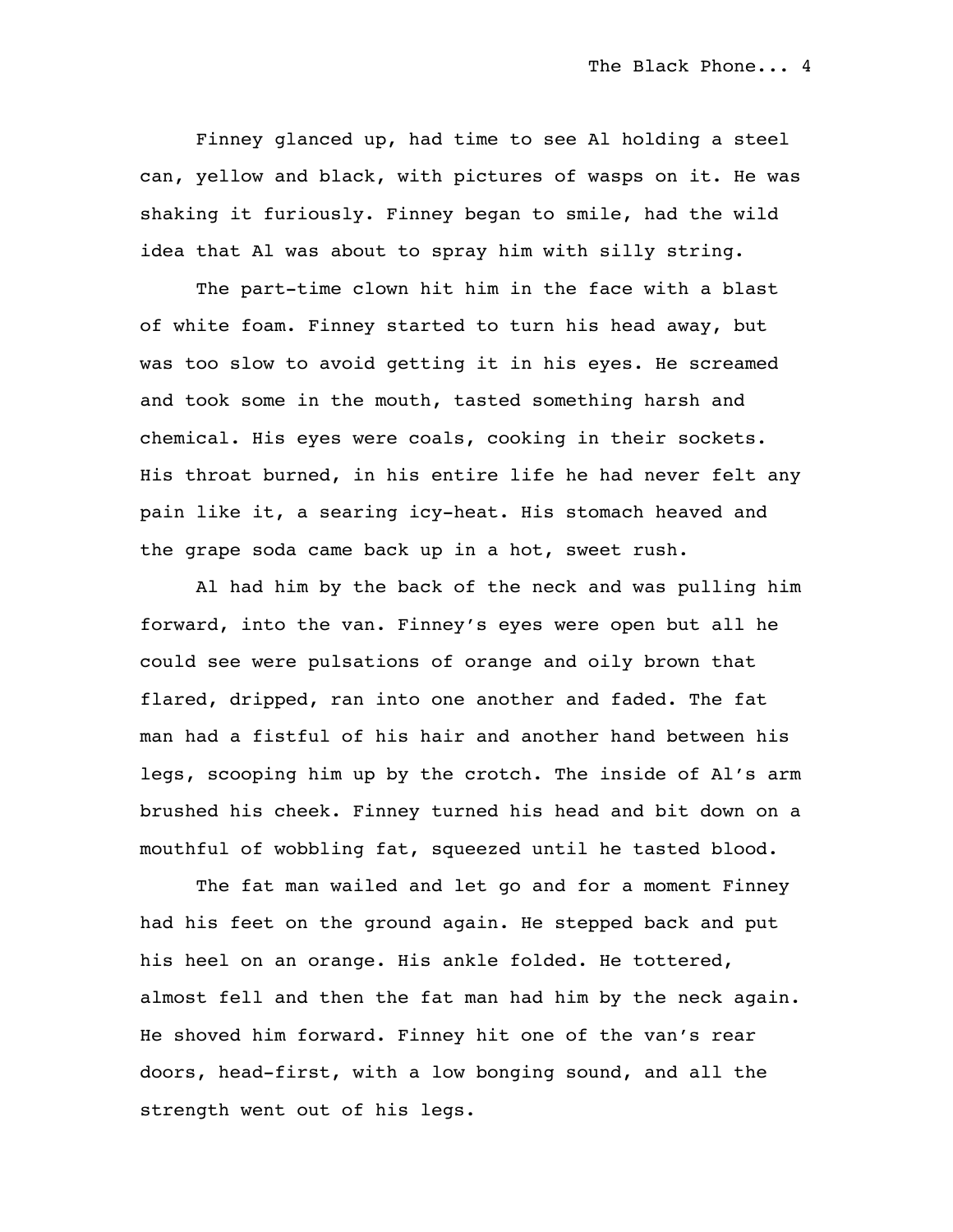Albert had an arm under his chest, tipped him forward, into a coal chute. Then he let go, and Finney dropped, with a horrifying velocity, into darkness.

2.

A door banged open. His feet and knees were sliding across linoleum. He couldn't see much, was pulled through darkness toward a faint fluttering moth of gray light that was always dancing away from him. Another door went crash and he was dragged down a flight of stairs. His knees clubbed each step on the way down.

Al said, "Fucking arm. I ought to snap your neck right now, what you did to my arm."

Finney thought of resisting. They were distant, abstract thoughts. He heard a bolt turn, and he was pulled through a last door, across cement, and finally to a mattress. Al flipped him onto it. The world did a slow, nauseating roll. Finney sprawled on his back and waited for the feeling of motion sickness to pass.

Al sat down beside him, panting for breath.

"Jesus, I'm covered in blood. Like I killed someone. Look at this arm," he said. Then he laughed, husky, disbelieving laughter. "Not that you can see anything."

Neither of them spoke, and an awful silence settled upon the room. Finney shook continuously, had been shivering steadily, more or less since regaining consciousness.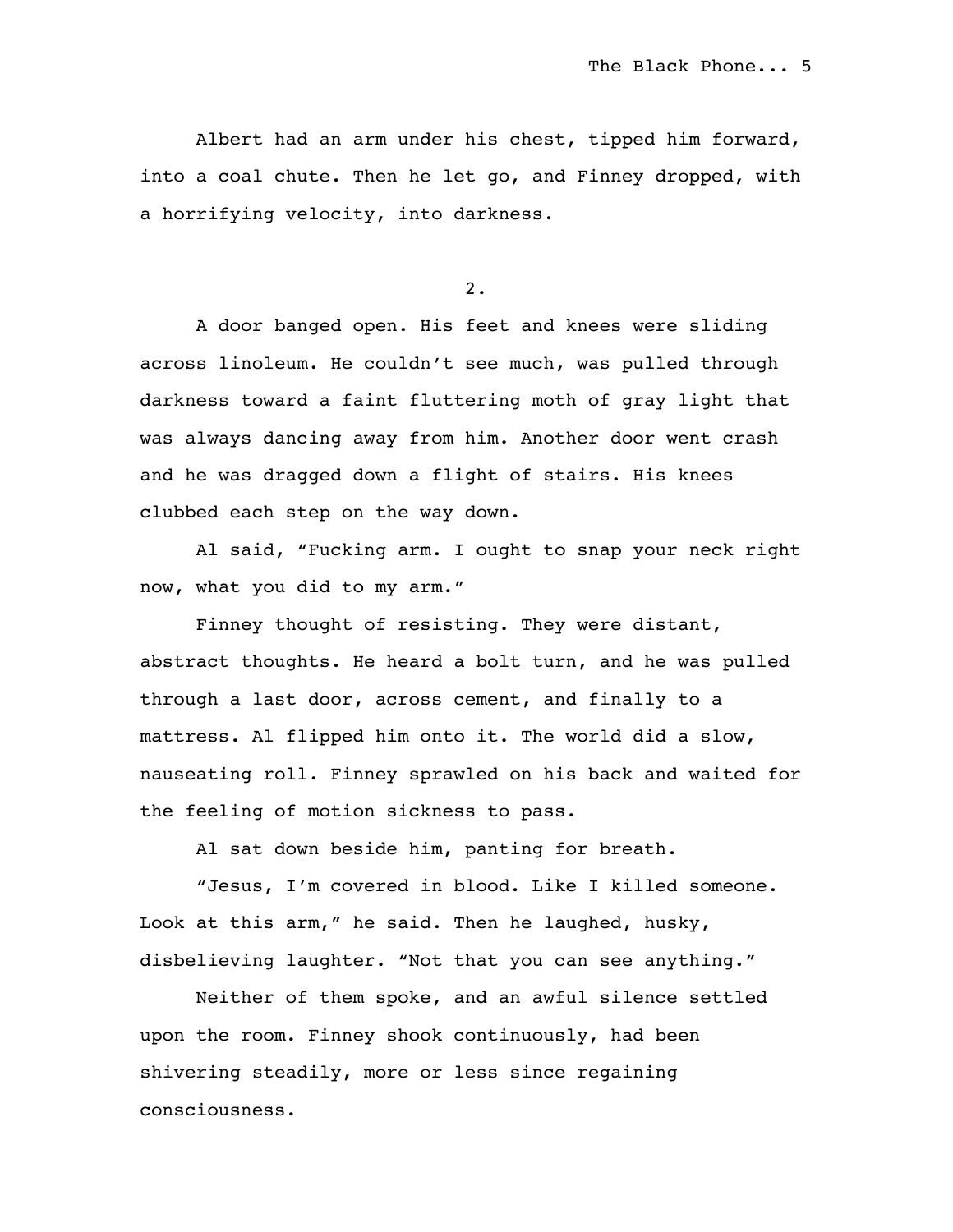At last Albert spoke. "I know you're scared of me, but I won't hurt you anymore. What I said about I ought to snap your neck, I was just angry. You did a number on my arm, but I won't hold it against you. I guess it makes us even. You don't need to be scared because nothing bad is going to happen to you here. You got my word, Johnny."

At the mention of his name, Finney went perfectly still, abruptly stopped trembling. It wasn't just that the fat man knew his name. It was the way he said it... his breath a little trill of excitement. Johnny. Finney felt a ticklish sensation crawling across his scalp, and realized Al was playing with his hair.

"You want a soda? Tell you what, I'll bring you a soda and then – wait! Did you hear the phone?" Al's voice suddenly wavering a little. "Did you hear a phone ringing somewhere?"

From an unguessable distance, Finney heard the soft burr of a telephone.

"Oh shit," Al said. He exhaled unsteadily. "That's just the phone in the kitchen. Of course it's just the phone in – okay. I'll go see who it is and get you that soda and come right back and then I'll explain everything."

Finney heard him come up off the mattress with a labored sigh, followed the scuffle of his boots as he moved away. A door thumped shut. A bolt slammed. If the phone upstairs rang again, Finney didn't hear it.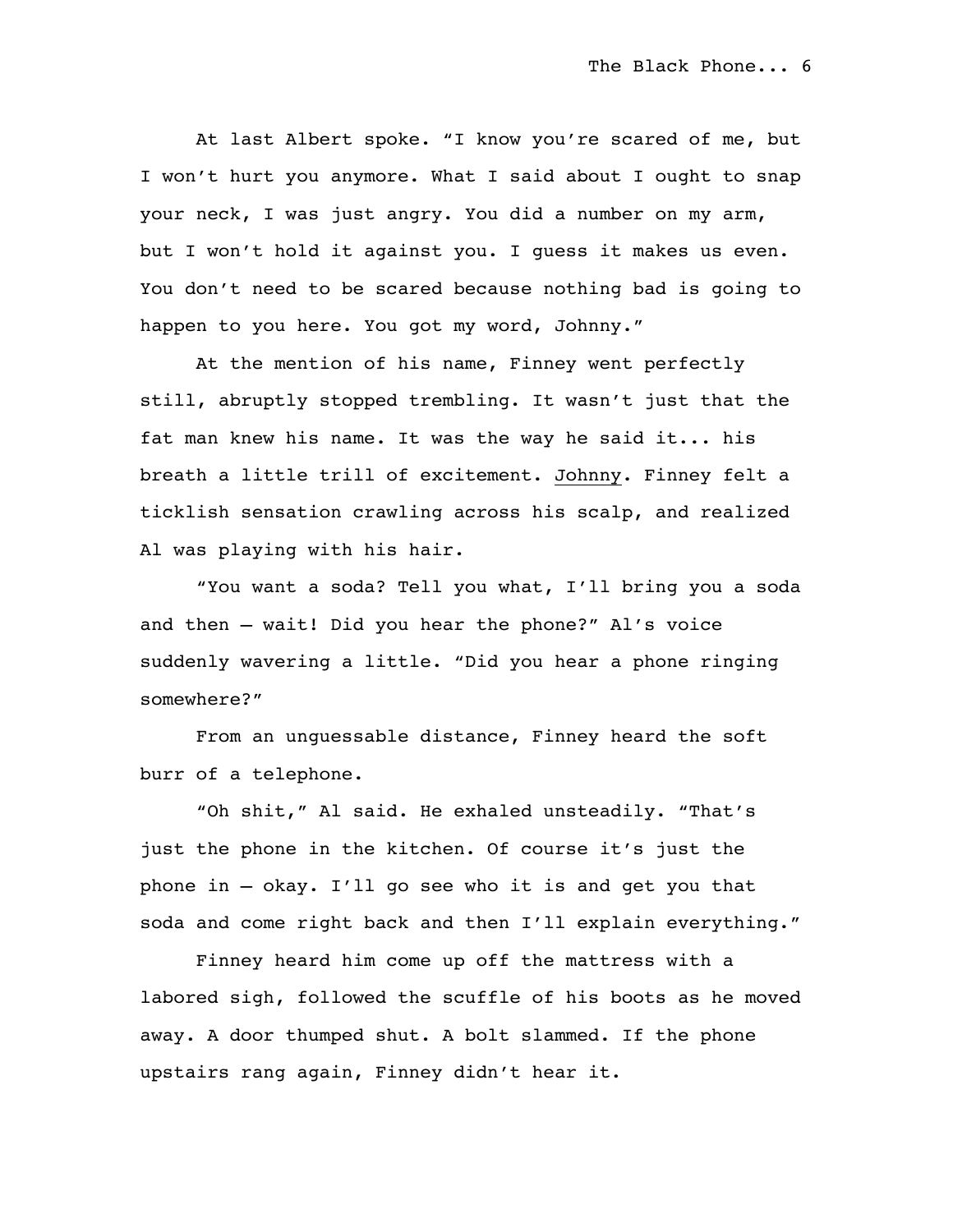3.

He didn't know what Al was going to say when he came back, but he didn't need to explain anything. Finney already knew all about it.

The first child to disappear had been taken two years ago, just after the last of the winter's snow melted. The hill behind St. Luke's was a lumpy slope of greasy mud, so slippery, kids were going down it on sleds, cracking each other up when they crashed at the bottom. A nine-year-old named Loren ran into the brush on the far side of Mission Road to take a whiz, and never came back. Another boy went missing two months later, on the first of June. The papers named the kidnapper The Galesburg Grabber, a name Finney felt lacked something on Jack the Ripper. He took a third boy on the first of October, when the air was aromatic with the smell of dead leaves crunching underfoot.

That night, John and his older sister Susannah sat at the top of the stairs, and listened to their parents arguing in the kitchen. Their mother wanted to sell the house, move away, and their father said he hated when she got hysterical. Something fell over or was thrown. Their mother said she couldn't stand him anymore, was going crazy living with him. Their father said so don't and turned on the TV.

Eight weeks later, at the very end of November, the Galesburg Grabber took Bruce Yamada.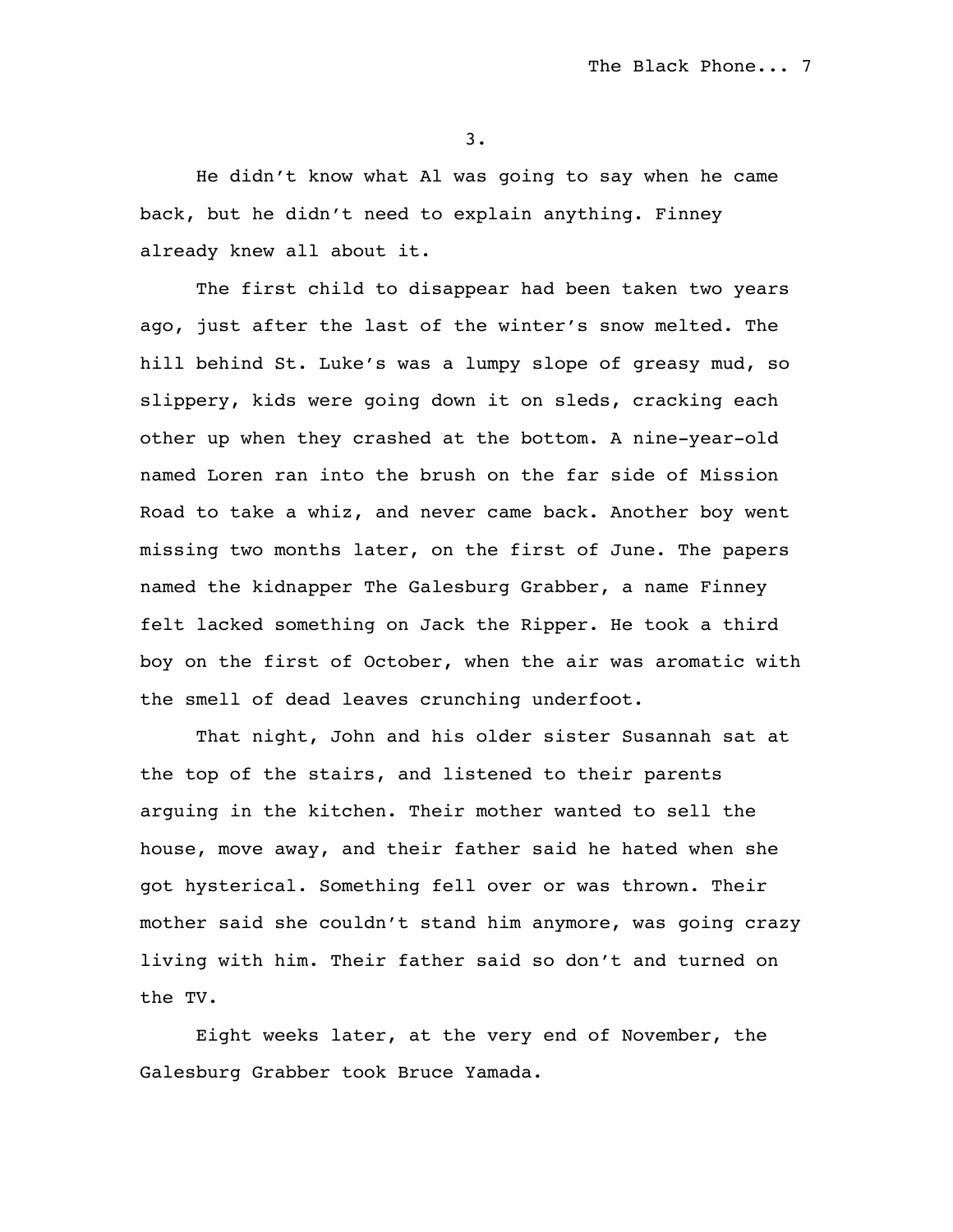Finney wasn't friends with Bruce Yamada, had never even had a conversation with him – but he had known him. They had pitched against each other, the summer before Bruce disappeared. Bruce Yamada was maybe the best pitcher the Galesburg Cardinals had ever faced; certainly the hardest thrower. The ball sounded different when he threw it in the catcher's glove, not like it sounded when other kids threw. When Bruce Yamada threw, it was like the sound of someone opening the champagne.

Finney pitched well himself, giving up just a pair of runs, and those only because Jay McGinty dropped a big lazy fly to left that anyone else would've caught. After the game – Galesburg lost five to one – the teams formed into two lines, and started to march past each other, slapping gloves. It was when Bruce and Finney met each other to touch gloves that they spoke to each other for the one and only time in Bruce's life.

"You were dirty," Bruce said.

Finney was flustered with happy surprise, opened his mouth to reply - but all that came out was, "good game," same as he said to everyone. It was a thoughtless, automatic line, repeated twenty straight times, and it was said before he could help himself. Later, though, he wished he had come up with something as cool as you were dirty, something that really smoked.

He didn't run into Bruce again the rest of the summer, and when he did finally happen to see him – coming out of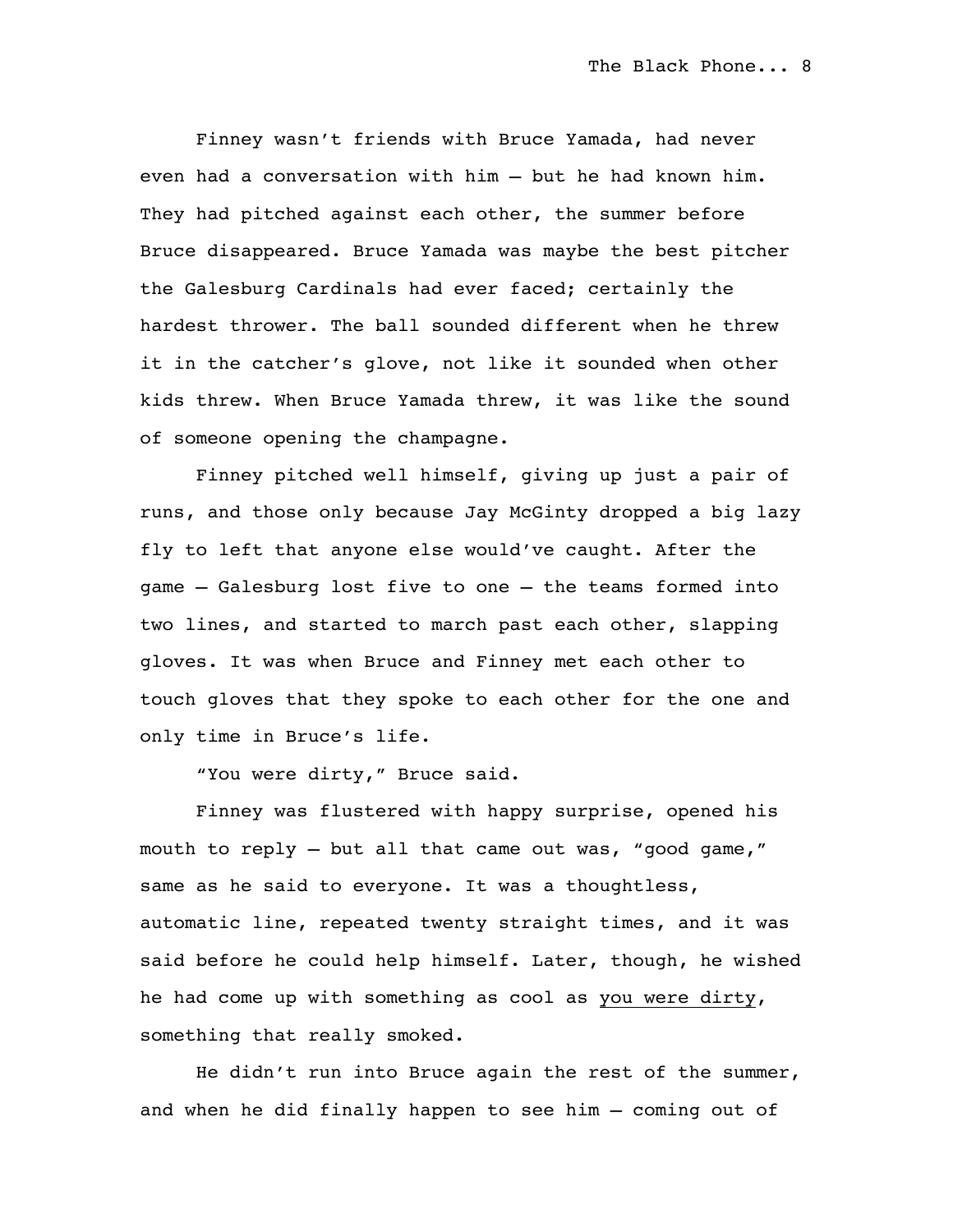the movies that fall – they didn't speak, just nodded to each other. A few weeks later, Bruce strolled out of the Space Port arcade, told his friends he was walking home, and never got there. The dragnet turned up one of his sneakers in the gutter on Circus Street. It stunned Finney to think a boy he knew had been stolen away, yanked right out of his shoes, and was never coming back. Was already dead somewhere, with dirt in his face and bugs in his hair and his eyes open and staring at exactly nothing.

But then a year passed, and more, and no other kids disappeared, and Finney turned thirteen, a safe age – the person snatching children had never bothered with anyone older than twelve. People thought the Galesburg Grabber had moved away, or been arrested for some other crime, or died. Maybe Bruce Yamada killed him, Finney thought once, after hearing two adults wonder aloud whatever happened to the Grabber. Maybe Bruce Yamada picked up a rock as he was being kidnapped, and later saw a chance to show the Galesburg Grabber his fastball. There was a hell of an idea.

Only Bruce didn't kill the Grabber, the Grabber had killed him, like he had killed three others, and like he was going to kill Finney. Finney was one of the black balloons now. There was no one to pull him back, no way to turn himself around. He was sailing away from everything he knew, into a future that stretched open before him, as vast and alien as the winter sky.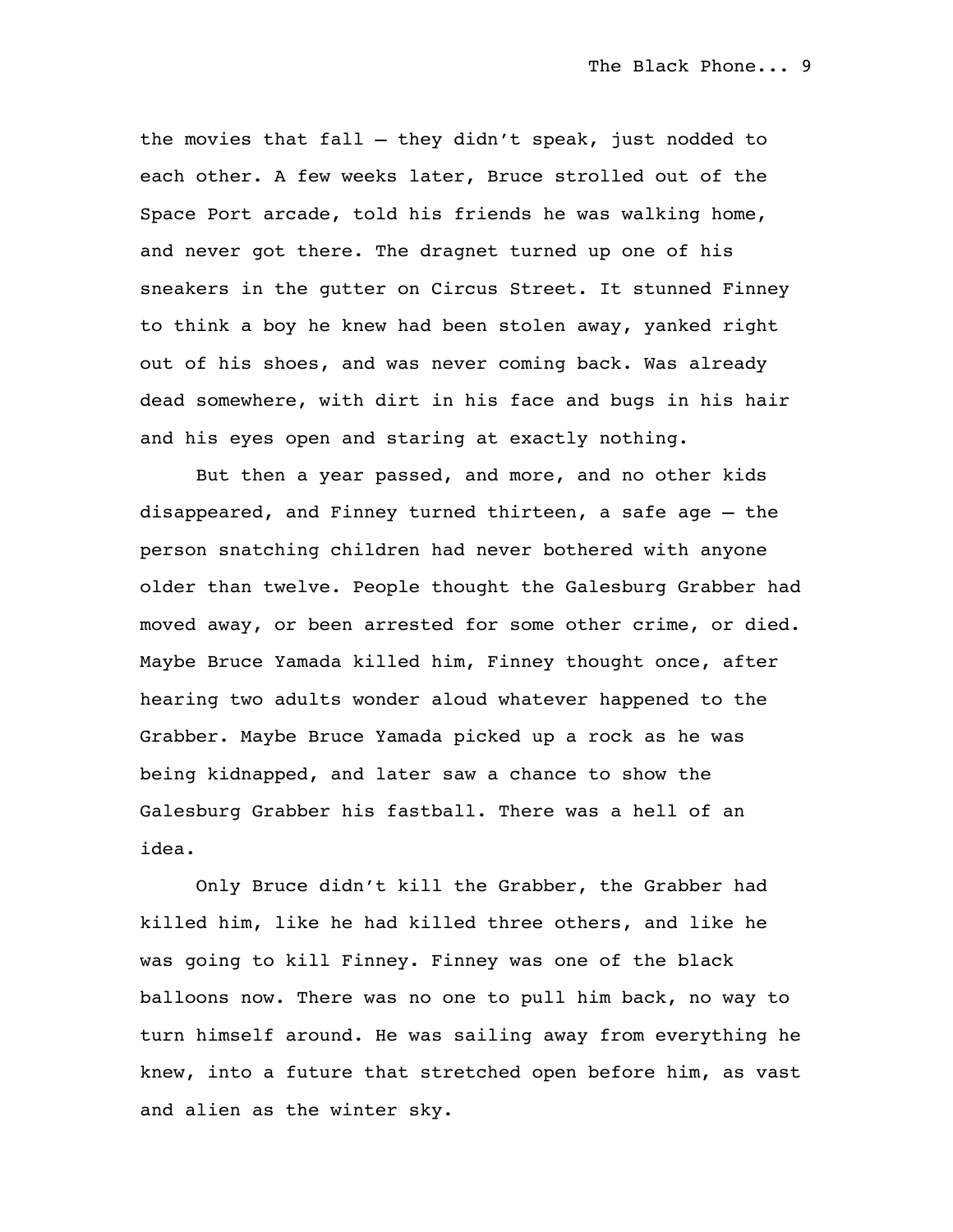4.

He risked opening his eyes. The air stung his eyeballs, and it was like looking through a Coke bottle, everything distorted and tinted an unlikely shade of green, although that was an improvement on not being able to see at all. He was on a mattress at one end of a room with white plaster walls. The walls seemed to bend in at the top and bottom, enclosing the world between like a pair of white parentheses. He assumed - hoped - this was only an illusion created by his poisoned eyes.

Finney couldn't see to the far end of the room, couldn't see the door he had been brought in through. He might have been underwater, peering into silty jade depths, a diver in the cabin room of a sunken cruise liner. To his left was a toilet with no seat. To his right, midway down the room, was a black box or cabinet bolted to the wall. At first he couldn't recognize it for what it was, not because of his unclear vision, but because it was so out of place, a thing that didn't belong in a prison cell.

A phone. A large, old-fashioned, black phone, the receiver hanging from a silver cradle on the side.

Al wouldn't have left him in a room with a working phone. If it worked, one of the other boys would've used it. Finney knew that, but he felt a thrill of hope anyway, so intense it almost brought tears to his eyes. Maybe he had recovered faster than the other boys. Maybe the others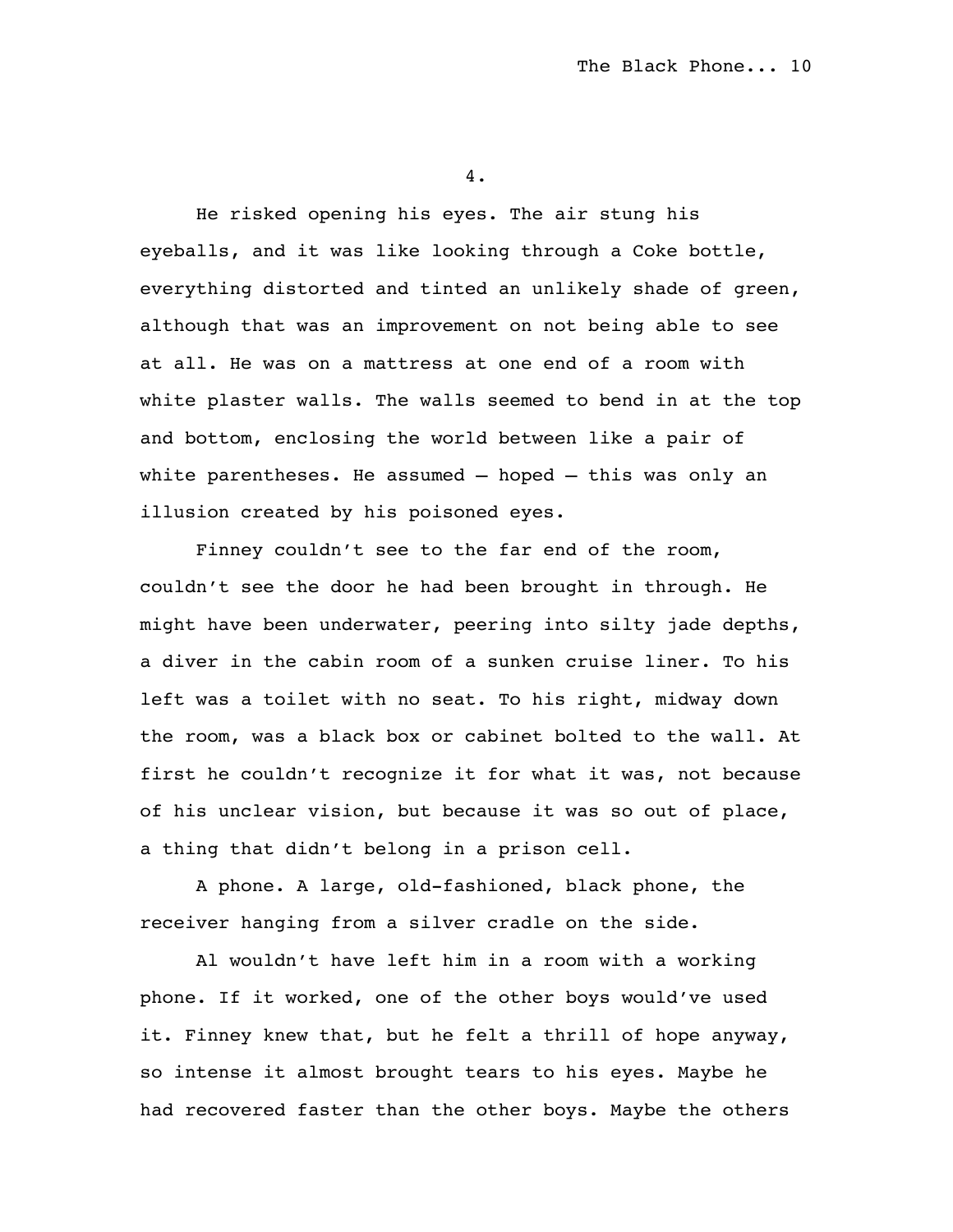were still blind from the wasp poison when Al killed them, never even knew about the phone. He grimaced, appalled by the force of his own longing. But then he started crawling toward it, plunged off the edge of the mattress and fell to the floor, three stories below. His chin hit the cement. A black flash bulb blinked in the front of his brain, just behind his eyes.

He pushed himself up on all fours, shaking his head slowly from side to side, insensible for a moment, then recovering himself. He started to crawl. He crossed a great deal of floor without seeming to get any closer to the phone. It was as if he were on a conveyer belt, bearing him steadily back, even as he plodded forward on hands and knees. Sometimes when he squinted at the phone, it seemed to be breathing, the sides swelling and then bending inward. Once, Finney had to stop to rest his hot forehead against the icy concrete. It was the only way to make the room stop moving.

When he next looked up, he found the phone directly above him. He pulled himself to his feet, grabbing the phone as soon as it was in reach and using it to hoist himself up. It was not quite an antique, but certainly old, with a pair of round silver bells on top and a clapper between them, a dial instead of buttons. Finney found the receiver and held it to his ear, listened for dial tone. Nothing. He pushed the silver cradle down, let it spring back up. The black phone remained silent. He dialed for the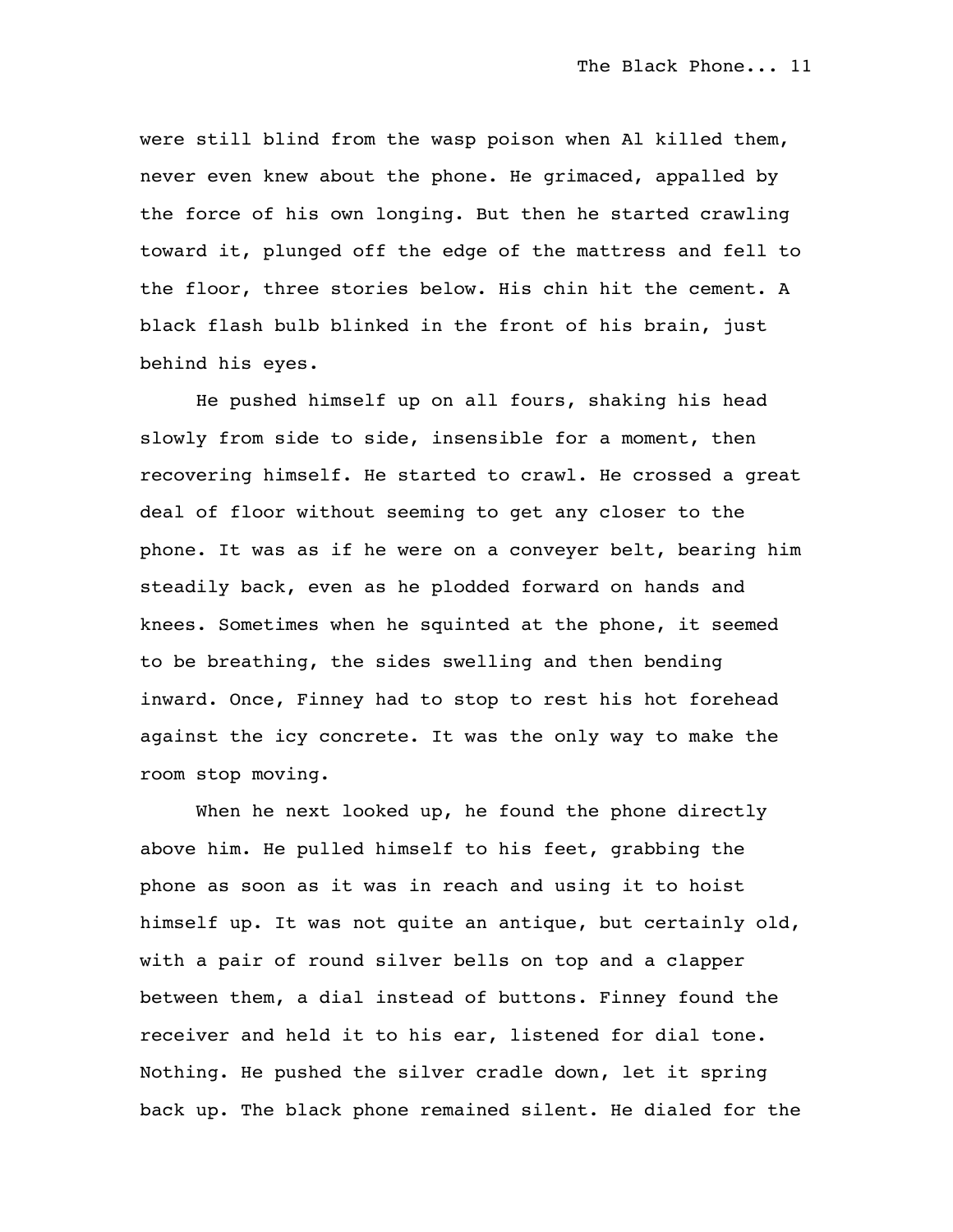operator. The receiver went click-click-click in his ear, but there was no ring on the other end, no connection.

"It doesn't work," Al said. "It hasn't worked since I was a kid."

Finney swayed on his heels, then steadied himself. He for some reason didn't want to turn his head and make eye contact with his captor, and he allowed himself only a sideways glance at him. The door was close enough to see now, and Al stood in it.

"Hang up," he said, but Finney stood as he was, the receiver in one hand. After a moment, Al went on, "I know you're scared and you want to go home. I'm going to take you home soon. I just – everything's all fucked up and I have to be upstairs for a while. Something's come up."

"What?"

"Never mind what."

Another helpless, awful surge of hope. Poole maybe – old Mr. Poole had seen Albert shoving him into the van and called the police. "Did someone see something? Are the police coming? If you let me go, I won't tell, I won't  $-$  "

"No," the fat man said, and laughed, harshly and unhappily. "Not the police."

"Someone though? Someone's coming?"

The kidnapper stiffened, and the close-set eyes in his wide, homely face were stricken and wondering. He didn't reply, but he didn't need to. The answer Finney wanted was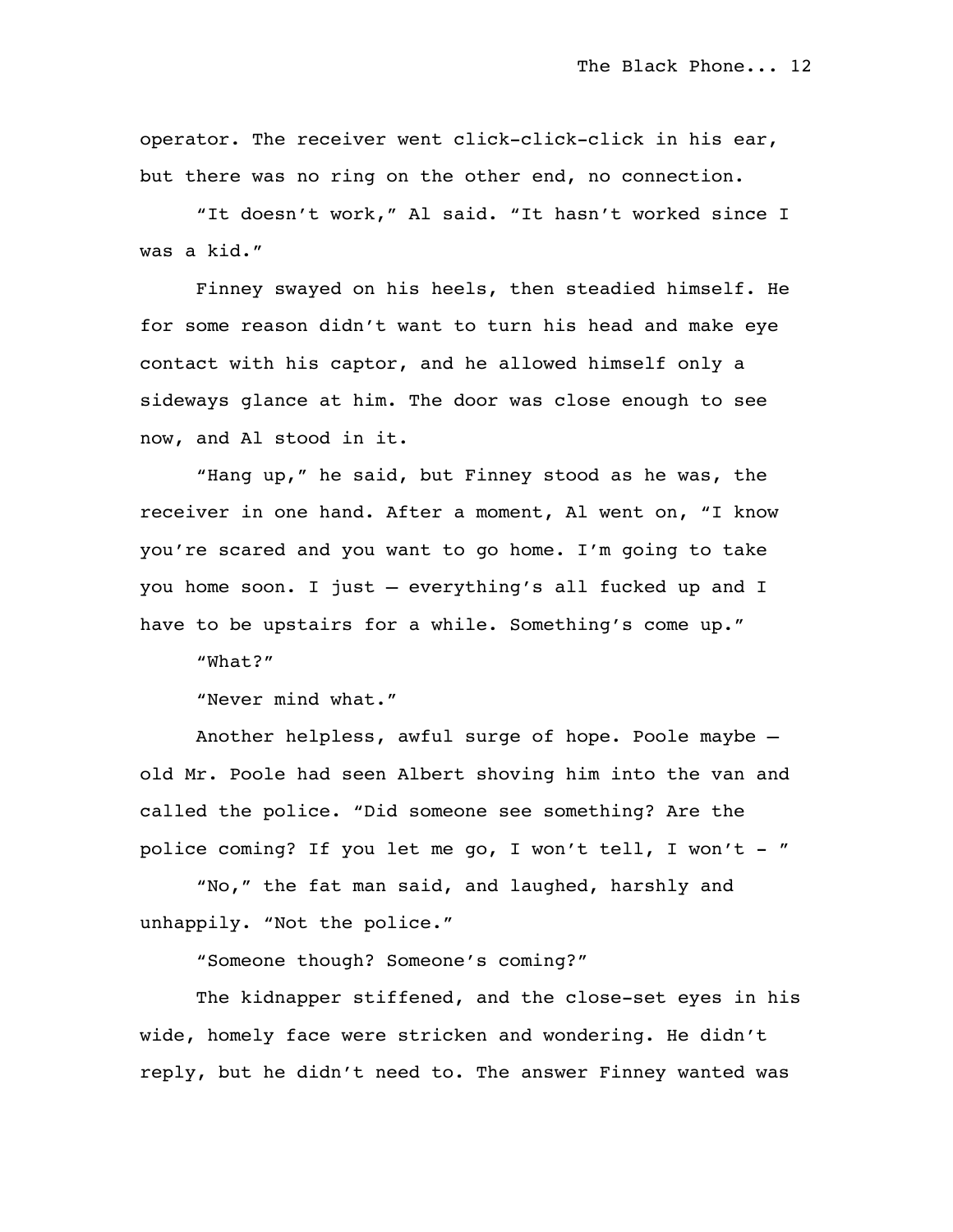there in his look, his body language. Either someone was on the way – or already there, upstairs somewhere.

"I'll scream," Finney said. "If there's someone upstairs, they'll hear me."

"No he won't. Not with the door shut."

 $"He?"$ 

Al's face darkened, the blood rushing to his cheeks. Finney watched his hands squeeze into fists, then open slowly again.

"When the door's shut you can't hear anything down here," Al went on, in a tone of forced calm. "I soundproofed it myself. So shout if you want, you won't bother anyone."

"You're the one who killed those other kids."

"No. Not me. That was someone else. I'm not going to make you do anything you won't like."

Something about the construction of this phrase - I'm not going to make you do anything you won't like – brought a fever heat to Finney's face and left his body cold, roughened with gooseflesh.

"If you try to touch me I'll scratch your face and whoever is coming to see you will ask why."

Albert gazed at him blankly for a moment, absorbing this, then said, "You can hang up the phone now."

Finney set the receiver back in the cradle.

"I was in here and it rang once," Al said. "Creepiest thing. I think static electricity does it. It went off once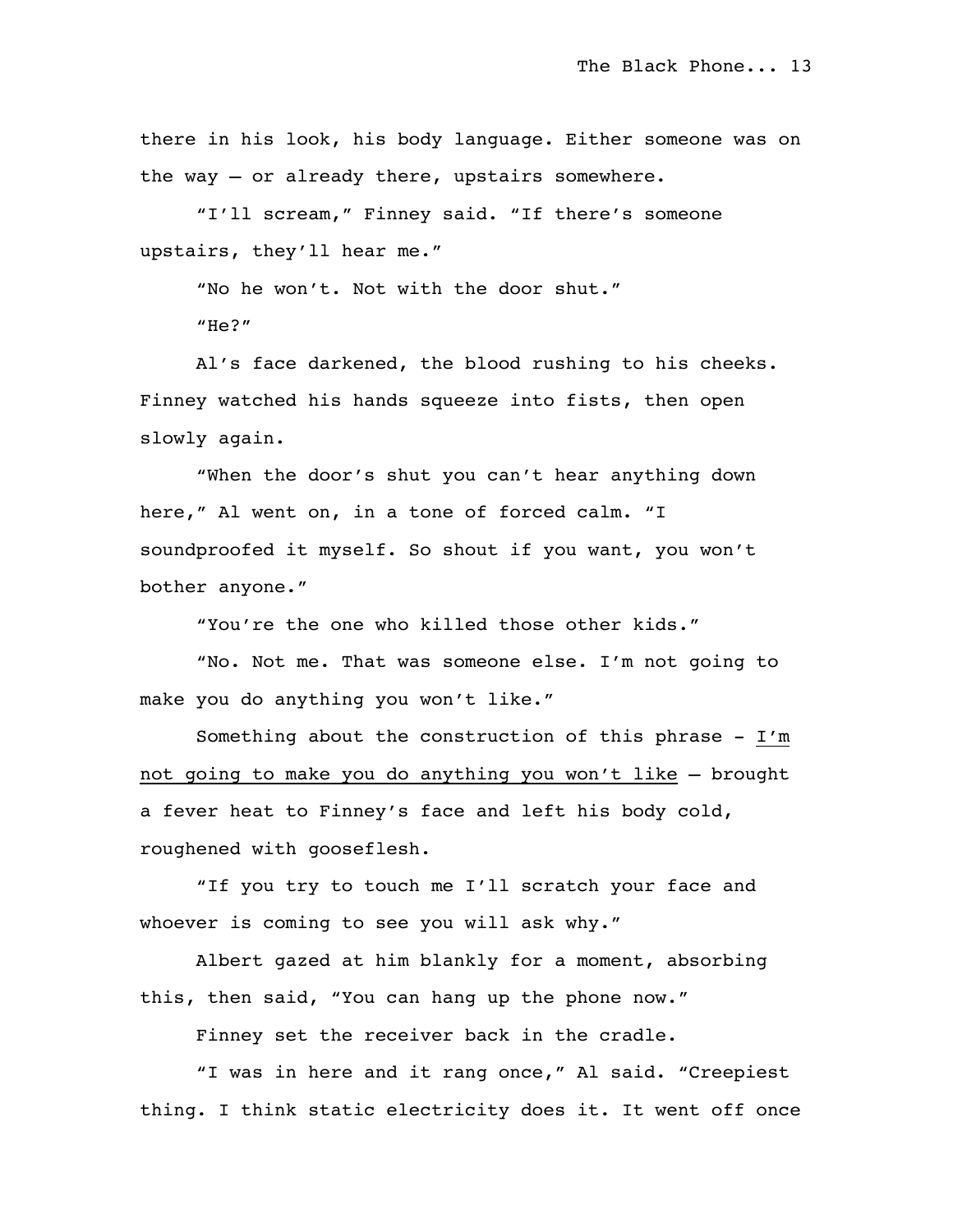when I was standing right beside it, and I picked it up, without thinking, you know, to see if anyone was there."

Finney didn't want to make conversation with someone who meant to kill him at the first convenient opportunity, and was taken by surprise when he opened his mouth and heard himself asking a question. "Was there?"

"No. Didn't I say it doesn't work?"

The door opened and shut. In the instant it was ajar, the great, ungainly fat man slipped himself out, bouncing on his toes – a hippo performing ballet – and was gone before Finney could open his mouth to yell.

#### 5.

He screamed anyway. Screamed and threw himself at the door, crashing his whole body against it, not imagining it could be knocked open, but thinking if there was someone upstairs they might hear it banging in the frame. He didn't shout until his throat was raw, though; a few times was enough to satisfy him that no one was going to hear.

Finney quit hollering to peer around his underwater compartment, trying to figure where the light was coming from. There were two little windows – long glass slots – set high in the wall, well out of easy reach, emitting some faint, weed green light. Rusty grills had been bolted across them.

Finney studied one of the windows for a long time, then ran at the wall, didn't give himself time to think how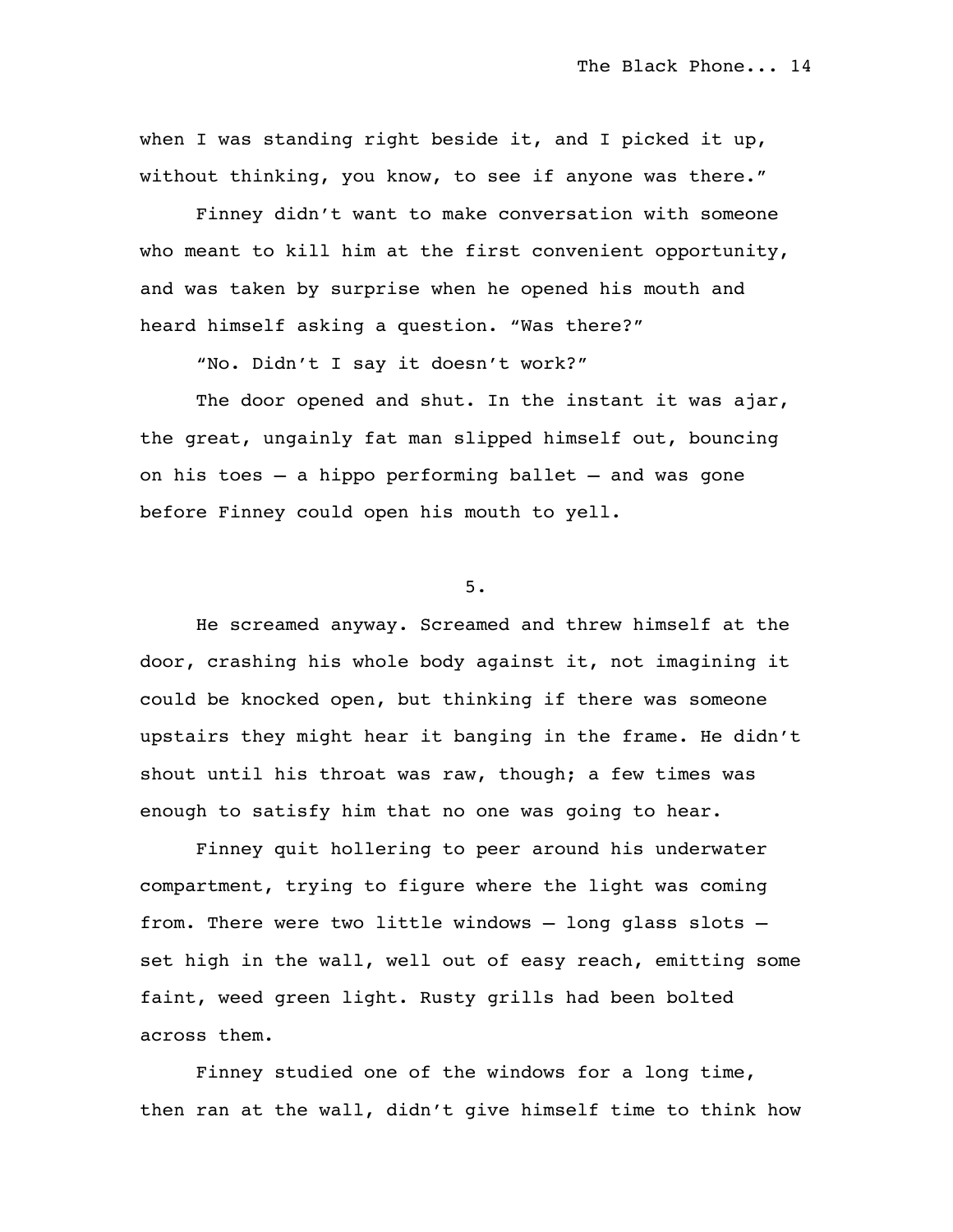drained and sick he was, planted a foot against the plaster and leaped. For one moment he grabbed the grill, but the steel links were too close together to squeeze a finger in, and he dropped back to his heels, then fell on his rear, shivering violently. Still. He had been up there long enough to get a glimpse through the filth-obscured glass. It was a double window, ground-level, almost completely hidden behind strangling brush. If he could break it, someone might hear him shouting.

They all thought of that, he thought. And you see how far it got them.

He went around the room again, and found himself standing before the phone once more. Studying it. His gaze tracked a slender black wire, stapled to the plaster above it. It climbed the wall for about a foot, then ended in a spray of frayed copper filaments. Finney discovered he was holding the receiver again, had picked it up without knowing he was doing it, was even holding it to his ear... an unconscious act of such hopeless, awful want, it made him shrink into himself a little. Why would anyone put a phone in their basement? But then there was the toilet, too. Maybe, probably – awful thought – someone had once lived in this room.

Then he was on the mattress, staring through the jade murk at the ceiling. He noted, for the first time, that he hadn't cried, and didn't feel like he was going to. He was very intentionally resting, building up his energy for the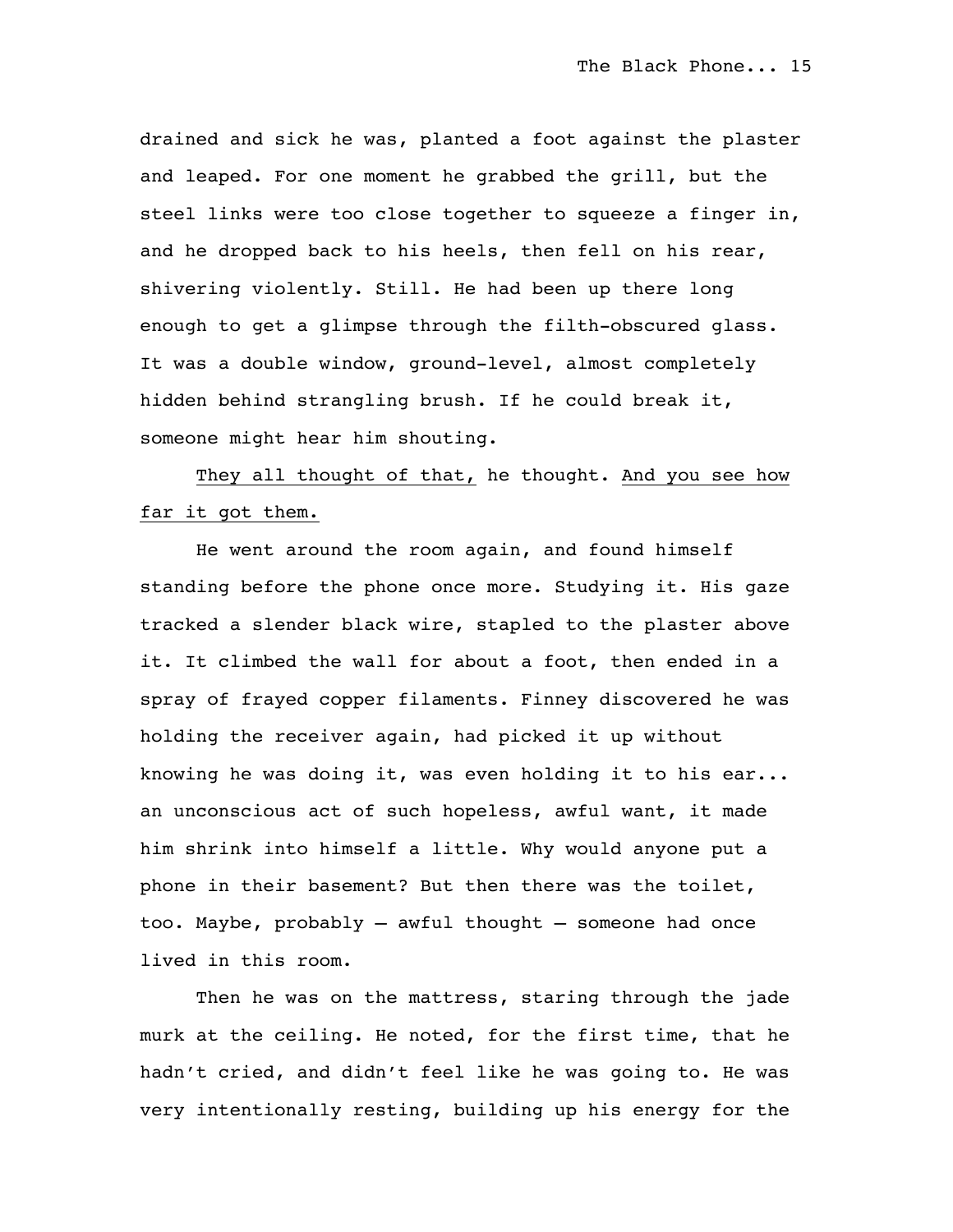next round of exploration and thought. Would be circling the room, looking for an advantage, something he could use, until Al came back. Finney could hurt him if he had anything, anything at all, to use as a weapon. A piece of broken glass, a rusted spring. Were there springs in the mattress? When he had the energy to move again he'd try and figure out.

By now his parents had to know something had happened to him. They had to be frantic. But when he tried to picture the search, he didn't visualize his weeping mother answering a detective's questions in her kitchen, and he didn't see his father, out in front of Poole's Hardware, turning away from the sight of a policeman carrying an empty bottle of grape soda in an evidence bag.

Instead, he imagined Susannah, standing on the pedals of her ten-speed and gliding down the center of one wide residential avenue after another, the collar of her denim jacket turned up, grimacing into the icy sheer of the wind. Susannah was three years older than Finney, but they had both been born on the same day, June  $21^{st}$ , a fact she held to be of mystical importance. Susannah had a lot of occultish ideas, owned a deck of Tarot cards, read books about the connection between Stonehenge and aliens. When they were younger, Susannah had a toy stethoscope, which she would press to his head, in an attempt to listen in on his thoughts. He had once drawn five cards out of a deck at random and she had guessed all of them, one after another,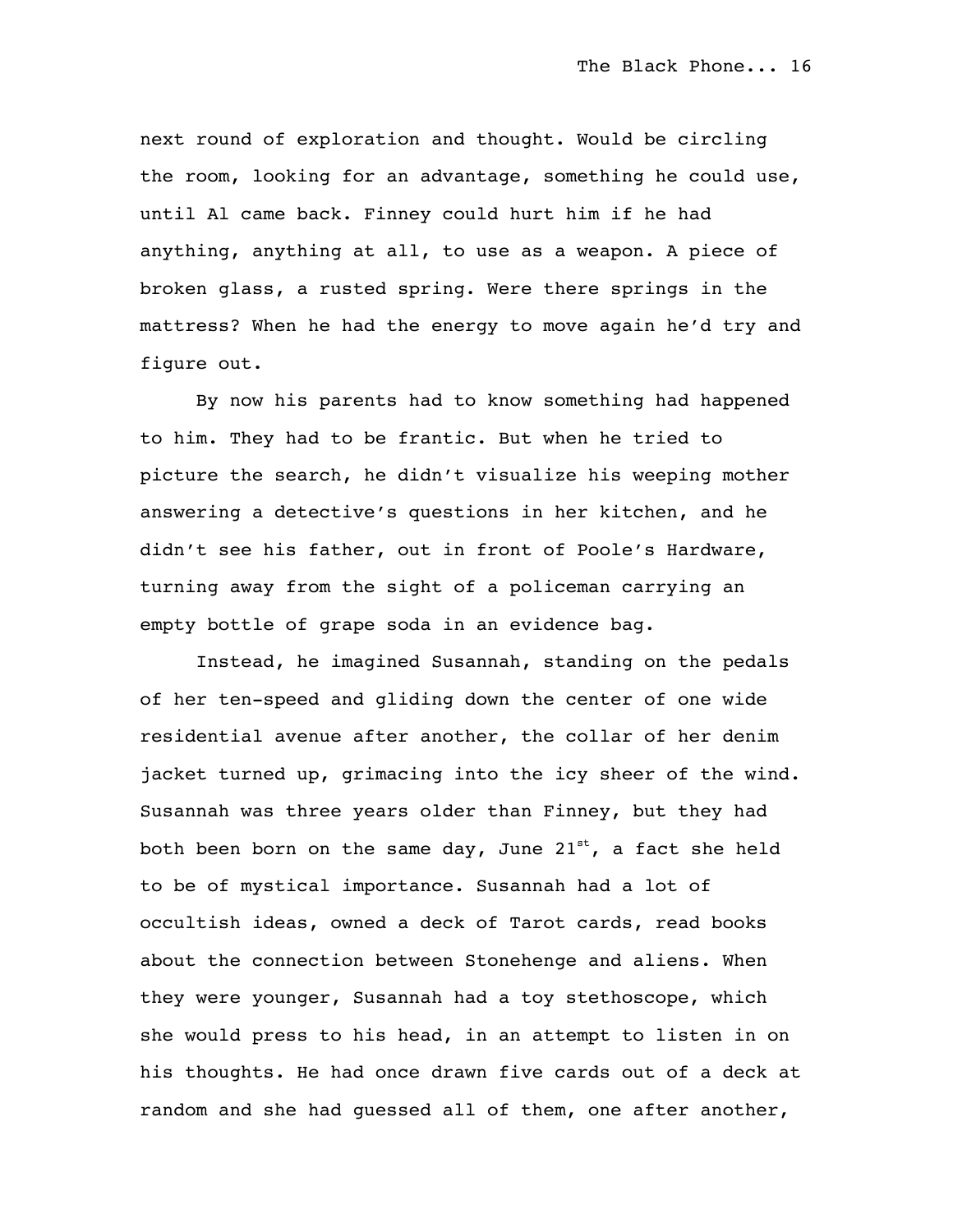holding the end of the stethoscope to the center of his forehead – five of spades, six of clubs, ten and jack of diamonds, ace of hearts – but she had never been able to repeat the trick.

Finney saw his older sister searching for him down streets that were, in his imagination, free of pedestrians or traffic. The wind was in the trees, flinging the bare branches back and forth so they appeared to rake futilely at the low sky. Sometimes Susannah half-closed her eyes, as if to better concentrate on some distant sound calling to her. She was listening for him, for his unspoken cry, hoping to be guided to him by some trick of telepathy.

She made a left, then a right, moving automatically, and discovered a street she had never seen before, a dead end road. On either side of it were disused looking ranches with unraked front lawns, children's toys left out in driveways. At the sight of this street, her blood quickened. She felt strongly that Finney's kidnapper lived somewhere on this road. She biked more slowly, turning her head from side to side, making an uneasy inspection of each house as she went by. The whole road seemed set in a state of improbable silence, as if every person on it had been evacuated weeks ago, taking their pets with them, locking all the doors, turning out all the lights. Not this one, she thought. Not that one. And on and on, to the dead-end of the street, and the last of the houses.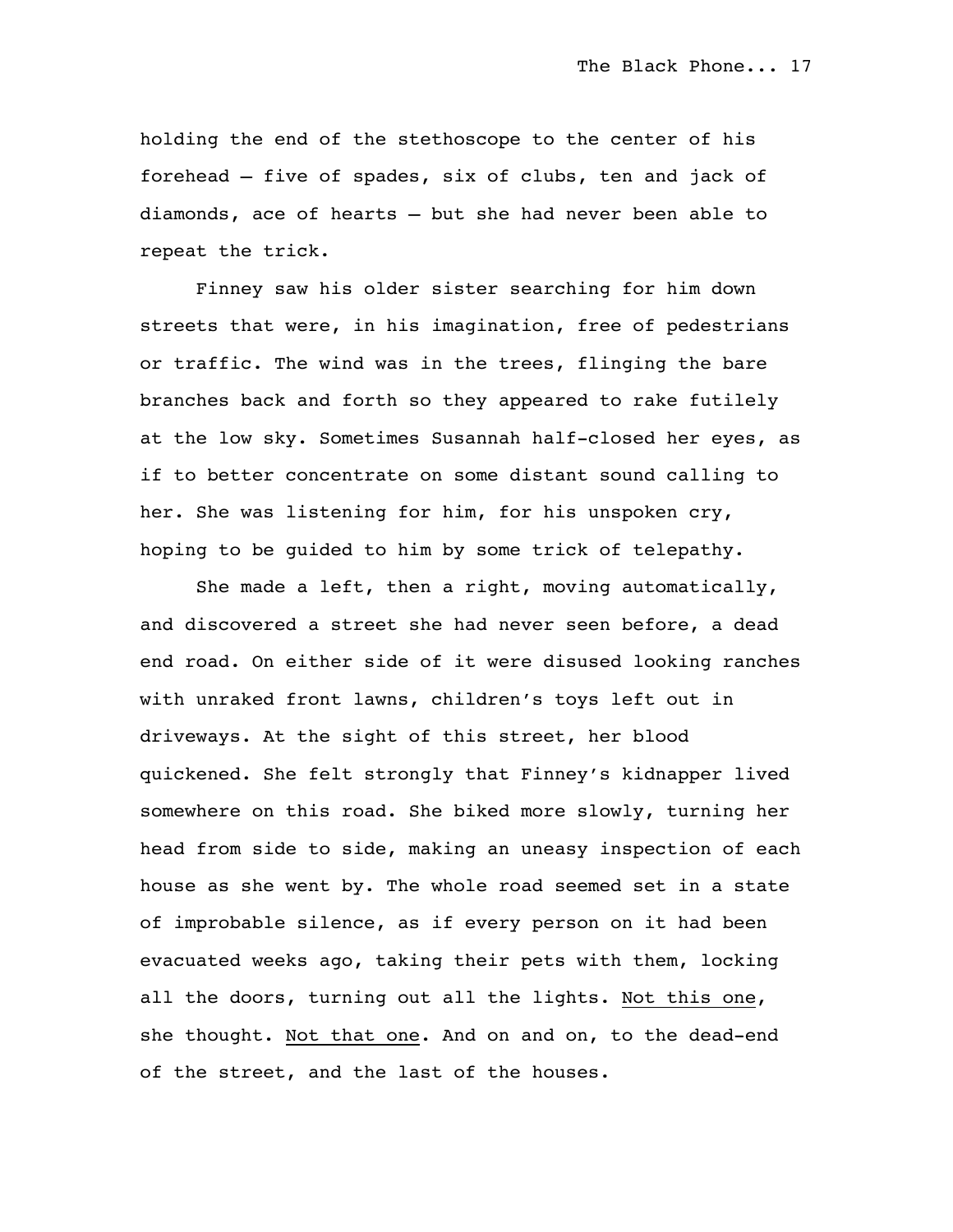She put a foot down, stood in place with her bike under her. She hadn't felt hopeless yet, but standing there, chewing her lip and looking around, the thought began to form that she wasn't going to find her brother, that no one was going to find him. It was an awful street, and the wind was cold. She imagined she could feel that cold inside her, a ticklish chill behind the breastbone.

In the next moment she heard a sound, a tinny twanging, which echoed strangely. She glanced around, trying to place it, lifted her gaze to the last telephone pole on the street. A mass of black balloons were caught there, snarled in the lines. The wind was wrestling to wrench them free, and they bobbled and weaved, pulling hard to escape. The wires held the balloons implacably where they were. She recoiled at the sight of them. They were dreadful – somehow they were dreadful – a dead spot in the sky. The wind plucked at the wires, and made them ring.

When the phone rang Finney opened his eyes. The vivid little story he had been telling himself about Susannah fleeted away. Only a story, not a vision; a ghost story, and he was the ghost, or would be soon. He lifted his head from the mattress, startled to find it almost dark... and his gaze fell upon the black phone. It seemed to him that the air was still faintly vibrating, from the brash firehouse clang of the steel clapper on the rusty bells.

He pushed himself up. He knew the phone couldn't really ring – that hearing it had just been a trick of his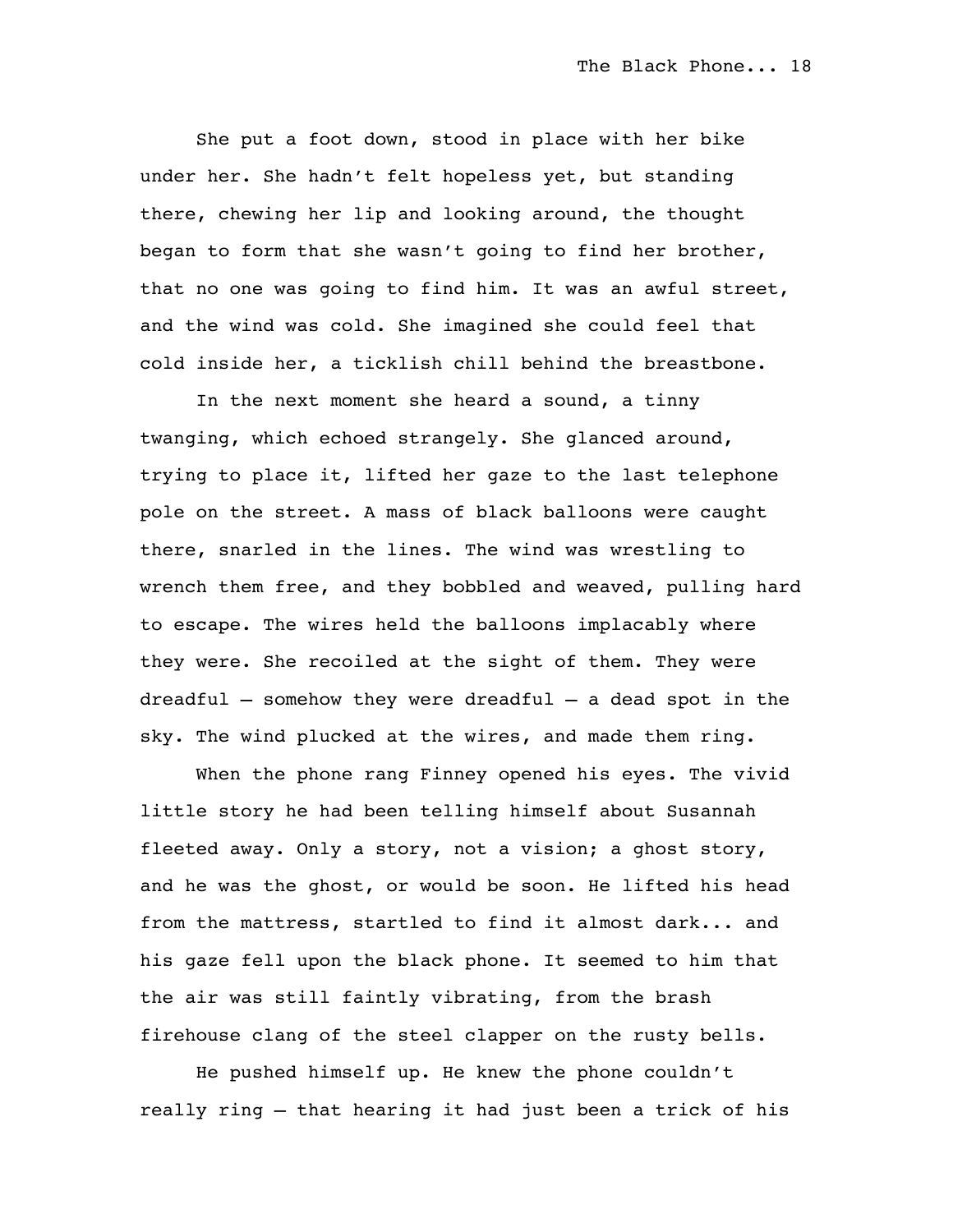sleeping mind – yet he half-expected it to ring again. It had been stupid to lay there, dreaming the daylight away. He needed an advantage, a bent nail, a stone to throw. In a short time it would be dark, and he couldn't search the room if he couldn't see. He stood. He felt spacey, emptyheaded and cold, it was cold in the basement. He walked to the phone, put the receiver to his ear.

"Hello?" he asked.

He heard the wind sing, outside the windows. He listened to the dead line. As he was about to hang up, he thought he heard a click on the other end.

"Hello?" he asked.

## 6.

When the darkness gathered itself up and fell upon him, he curled himself on the mattress, with his knees close to his chest. He didn't sleep. He hardly blinked. He waited for the door to open and the fat man to come in and shut it behind him, for the two of them to be alone in the dark together, but Al didn't come. Finney was empty of thought, all his concentration bent to the dry rap of his pulse, and the distant rush of the wind beyond the high windows. He was not afraid. What he felt was something larger than fear, a narcotic terror that numbed him completely, made it impossible to imagine moving.

He did not sleep, he was not awake. Minutes did not pass, collecting into hours. There was no point in thinking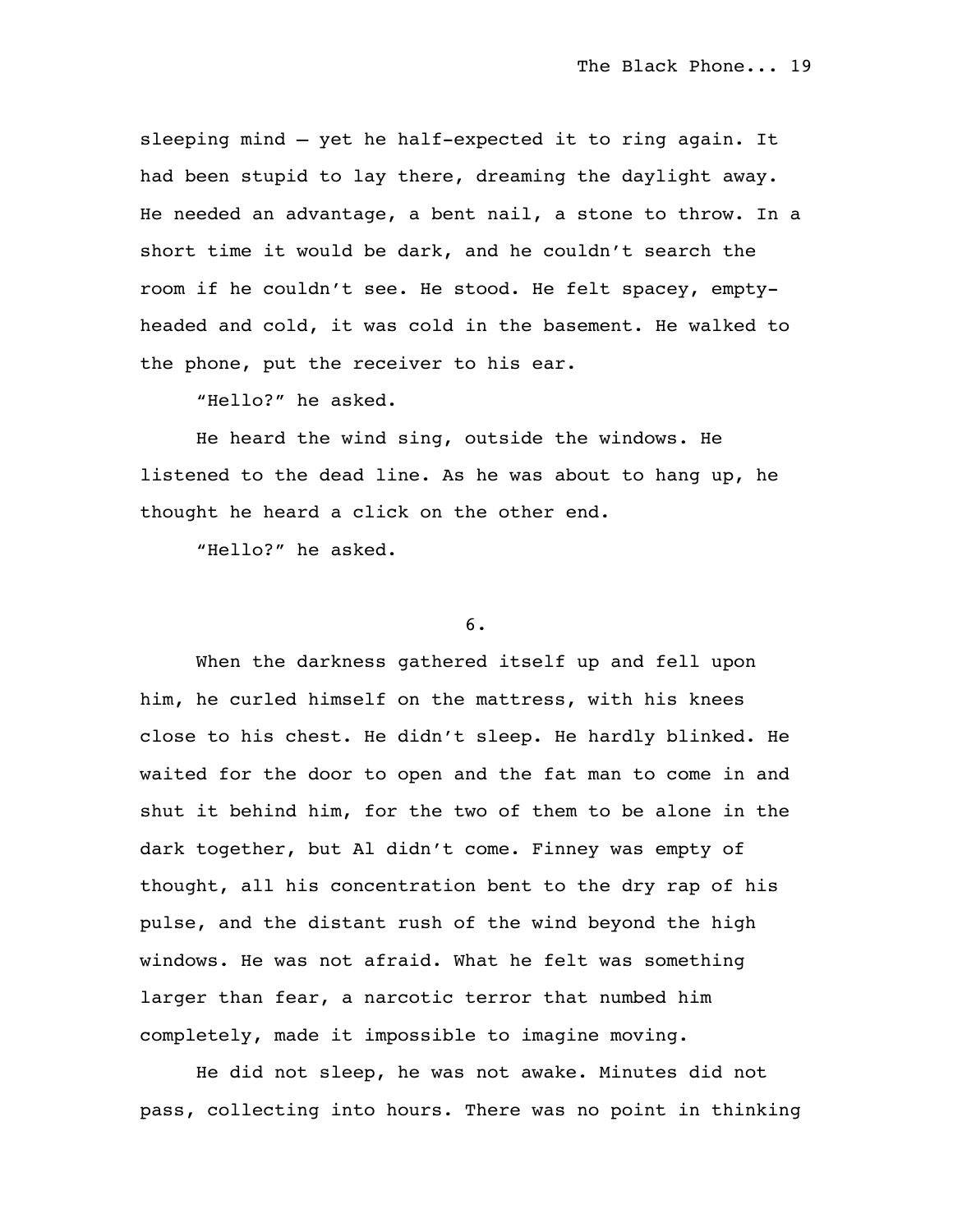about time in the old way. There was only one moment and then another moment, in a string of moments that went on in a quiet, deadly procession. He was roused from his dreamless paralysis only when one of the windows began to show, a rectangle of watery gray floating high in the darkness. He knew, without knowing at first how he could know, that he wasn't meant to live to see the window painted with dawn. The thought didn't inspire hope exactly, but it did inspire movement and with great effort he sat up.

His eyes were better. When he stared at the glowing window, he saw twinkling, prismatic lights at the edge of his vision... but he was seeing the window clearly, nonetheless. His stomach cramped from emptiness.

Finney forced himself to stand and began to patrol the room again, looking for his advantage. In a back corner of the room, he found a place where a patch of cement floor had crumbled into granular, popcorn-sized chunks, with a layer of sandy earth beneath. He was putting a handful of carefully selected nuggets into his pocket when he heard the thump of the bolt turning.

The fat man stood in the doorway. They regarded each other across a distance of five yards. Al wore striped boxers and a white undershirt, stained down the front with old sweat. His fat legs were shocking in their paleness.

"I want breakfast," Finney said. "I'm hungry." "How's your eyes?"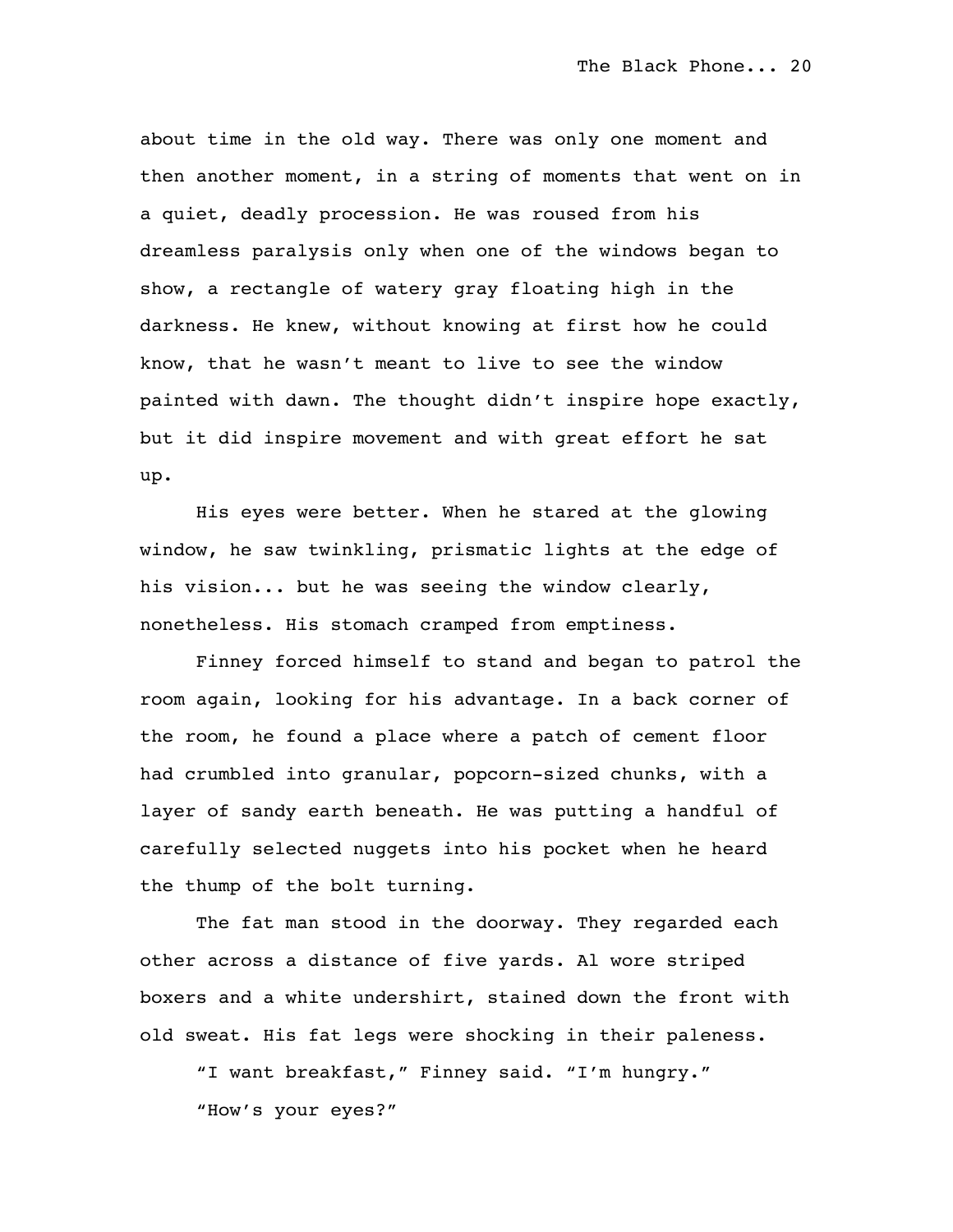Finney didn't reply.

"What are you doing over there?"

Finney squatted in the corner, glaring.

Al said, "I can't bring you anything to eat. You'll have to wait."

"Why? Is there someone upstairs who would see you taking me food?"

Again, his face darkened, his hands squeezed into fists. When he replied, however, his tone was not angry, but glum and defeated. "Never mind." Finney took that to mean yes.

"If you aren't going to feed me why did you even come down here?" Finney asked him.

Al shook his head, staring at Finney with a kind of morose resentment, as if this was another unfair question he couldn't possibly be expected to answer. But then he shrugged and said, "Just to look at you. I just wanted to look at you." Finney's upper lip drew back from his teeth in an unreasoned expression of disgust, and Albert visibly wilted. "I'll go."

When he opened the door, Finney sprang to his feet and began to scream help. Al stumbled over the door jamb in his haste to back out and almost fell, then slammed the door.

Finney stood in the center of the room, sides heaving for breath. He had never really imagined he could get past Albert and out the door  $-$  it was too far away  $-$  had only wanted to test his reaction time. Fatty was even slower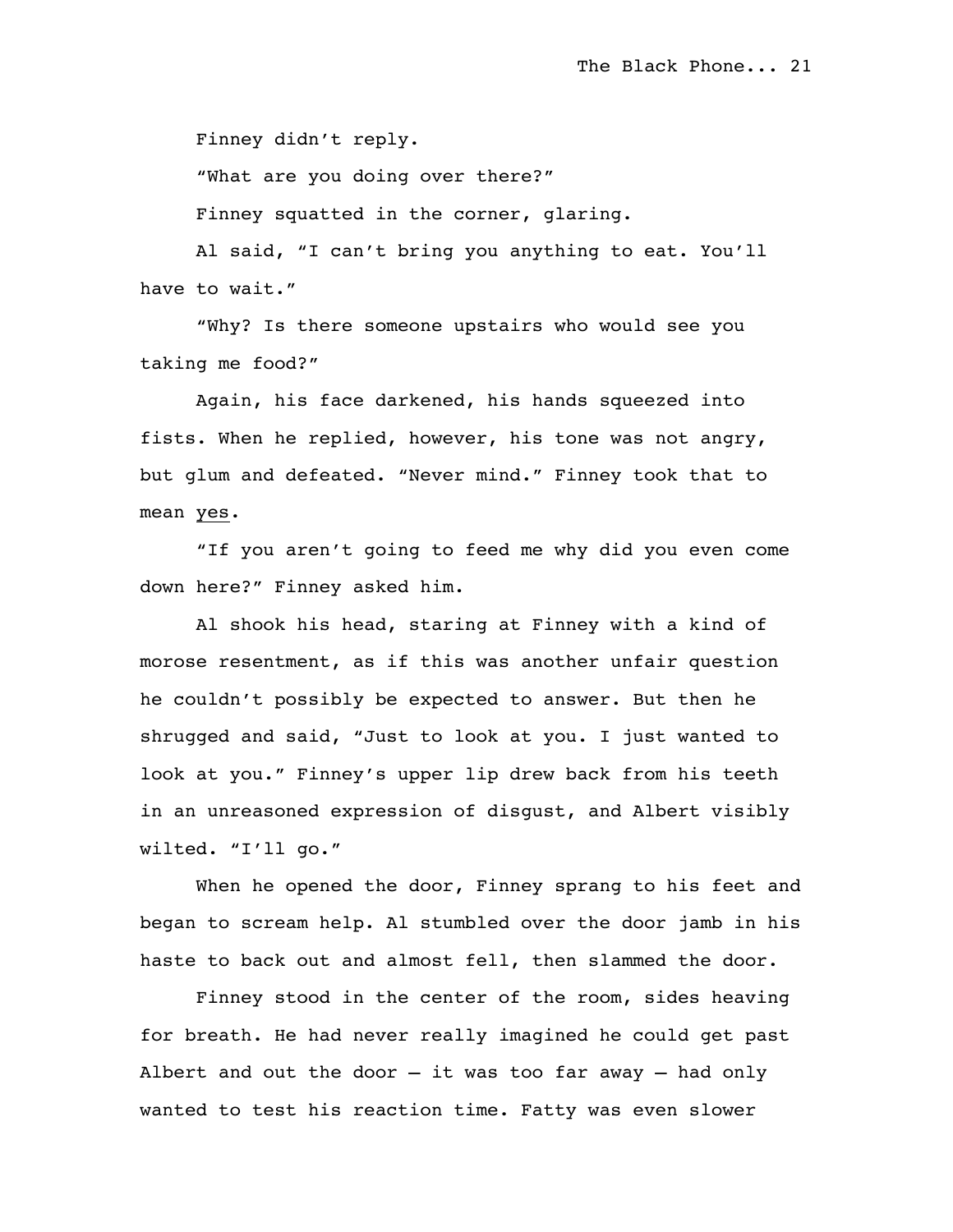than he thought. He was slow, and there was someone else in the house, someone upstairs. Almost against his will, Finney felt a building sense of charge, a nervous excitement that was almost like hope.

For the rest of the day, and all that night, Finney was alone.

7.

When the cramps came again, late on his third day in the basement, he had to sit down on the striped mattress to wait for them to pass. It was like someone had thrust a spit through his side, and was turning it slowly. He ground his back teeth until he tasted blood.

Later, Finney drank out of the tank on the back of the toilet, and then stayed there, on his knees, to investigate the bolts and the pipes. He didn't know why he hadn't thought of the toilet before. He worked until his hands were raw and abraded, trying to unscrew a thick iron nut, three inches in diameter, but it was caked with rust, and he couldn't budge it.

He lurched awake, the light coming through the window on the west side of the room, falling in a beam of bright yellow sunshine filled with scintillating mica-flecks of dust. It alarmed him that he couldn't remember lying down on the mattress to nap. It was hard to piece thoughts together, to reason things through. Even after he had been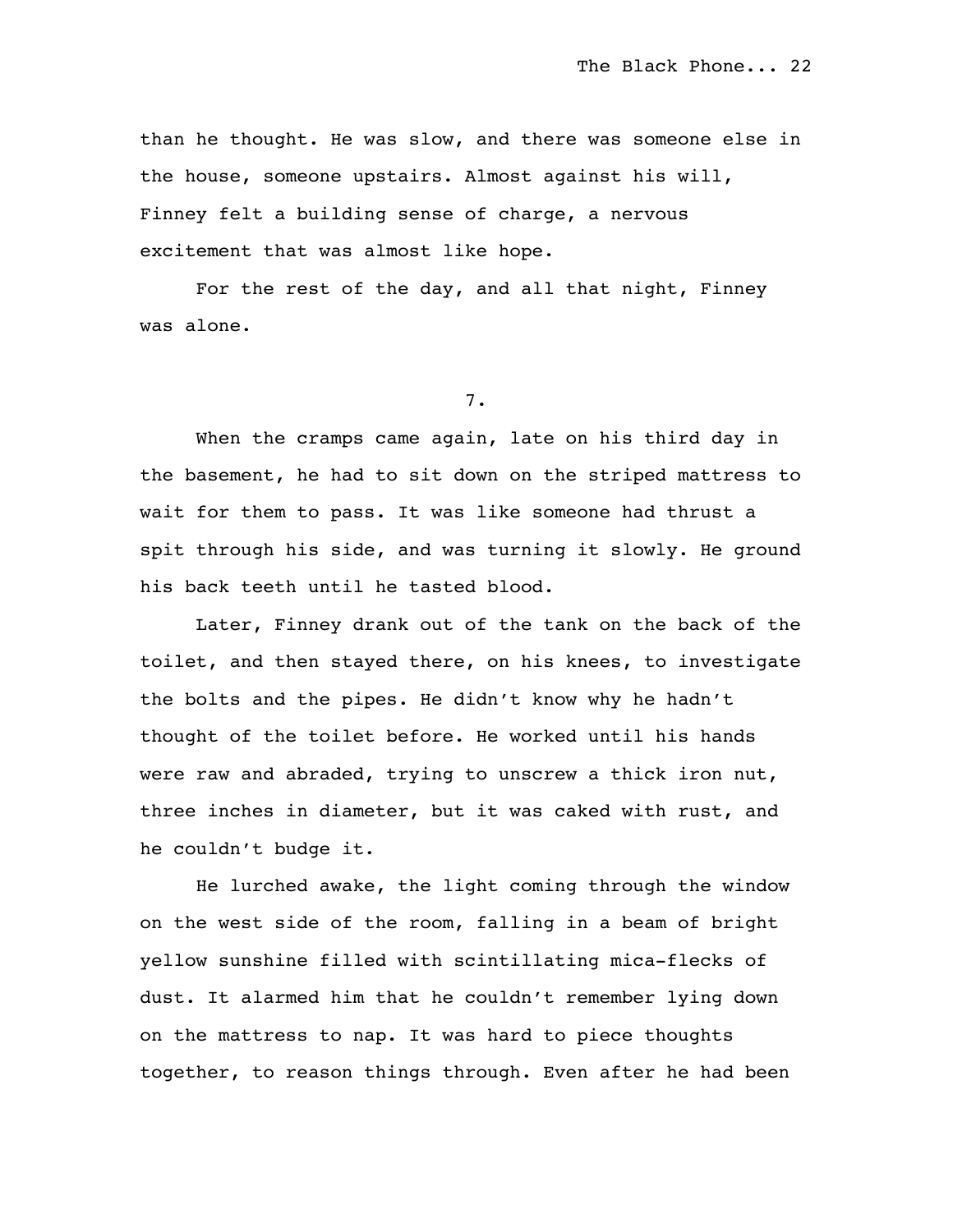awake for ten minutes, he felt as if he had only just come awake, empty-headed and disorientated.

For a long time he was unable to rise, and sat with his arms wound around his chest, while the last of the light fled, and the shadows rose around him. Sometimes a fit of shivering would come over him, so fierce his teeth chattered. As cold as it was, it would be worse after dark. He didn't think he could wait out another night as cold as the last one. That was Al's plan maybe. To starve and freeze the fight out of him. Or maybe there was no plan, maybe the fat man had keeled over of a heart attack, and this was just how Finney was going to die, one cold minute at a time. The phone was breathing again. Finney stared at it, watching as the sides inflated, withdrew, and inflated again.

"Stop that," he said to it.

It stopped.

He walked. He had to, to stay warm. The moon rose, and for a while it lit the black phone like a bone-colored spotlight. Finney's face burned and his breath smoked, as if he were more demon than boy.

He couldn't feel his feet. They were too cold. He stomped around, trying to bring the life back into them. He flexed his hands. His fingers were cold too, stiff and painful to move. He heard off-key singing and realized it was him. Time and thought were coming in leaps and pulses. He fell over something on the floor, then went back,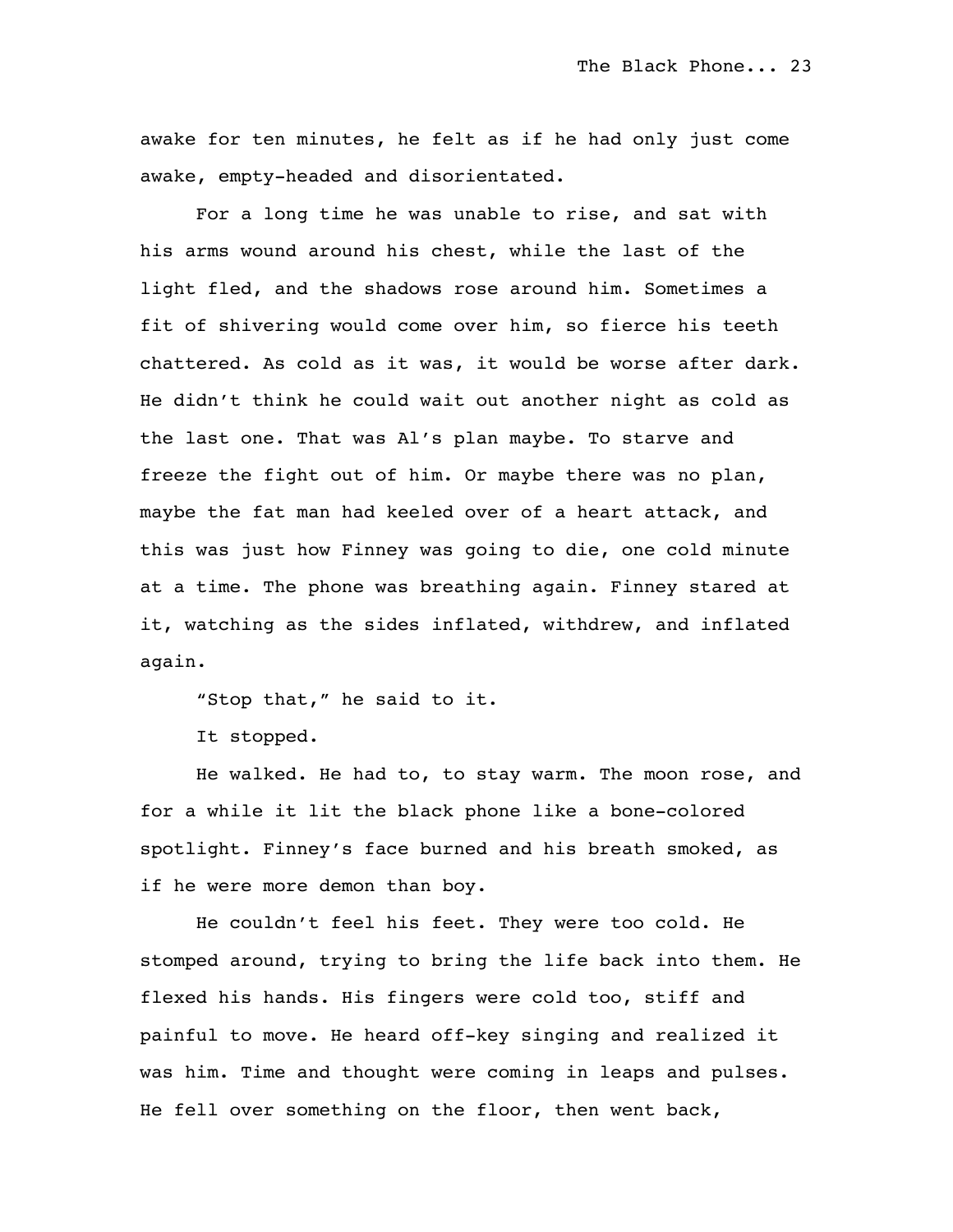feeling around with both hands, trying to figure out what had tripped him up, if it was something he could use as a weapon. He couldn't find anything and finally had to admit to himself he had tripped over his own feet. He put his head on the cement and shut his eyes.

He woke to the sound of the phone ringing again. He sat up, and looked across the room at it. The easternfacing window was a pale, silvery shade of blue. He was trying to decide if it had really rung, or if he had only dreamed it ringing, when it rang once more, a loud, metallic clashing.

Finney rose, then waited for the floor to stop heaving underfoot; it was like standing on a waterbed. The phone rang a third time, the clapper clashing at the bells. The abrasive reality of the sound had the effect of sweeping his head clear, returning him to himself.

He picked up the receiver and put his ear to it. "Hello?" he asked.

He heard the snowy hiss of static.

"John," said the boy on the other end. The connection was so poor, the call might have been coming from the other side of the world. "Listen John. It's going to be today."

"Who is this?"

"I don't remember my name," the boy said. "It's the first thing you lose."

"First thing you lose when?"

"You know when."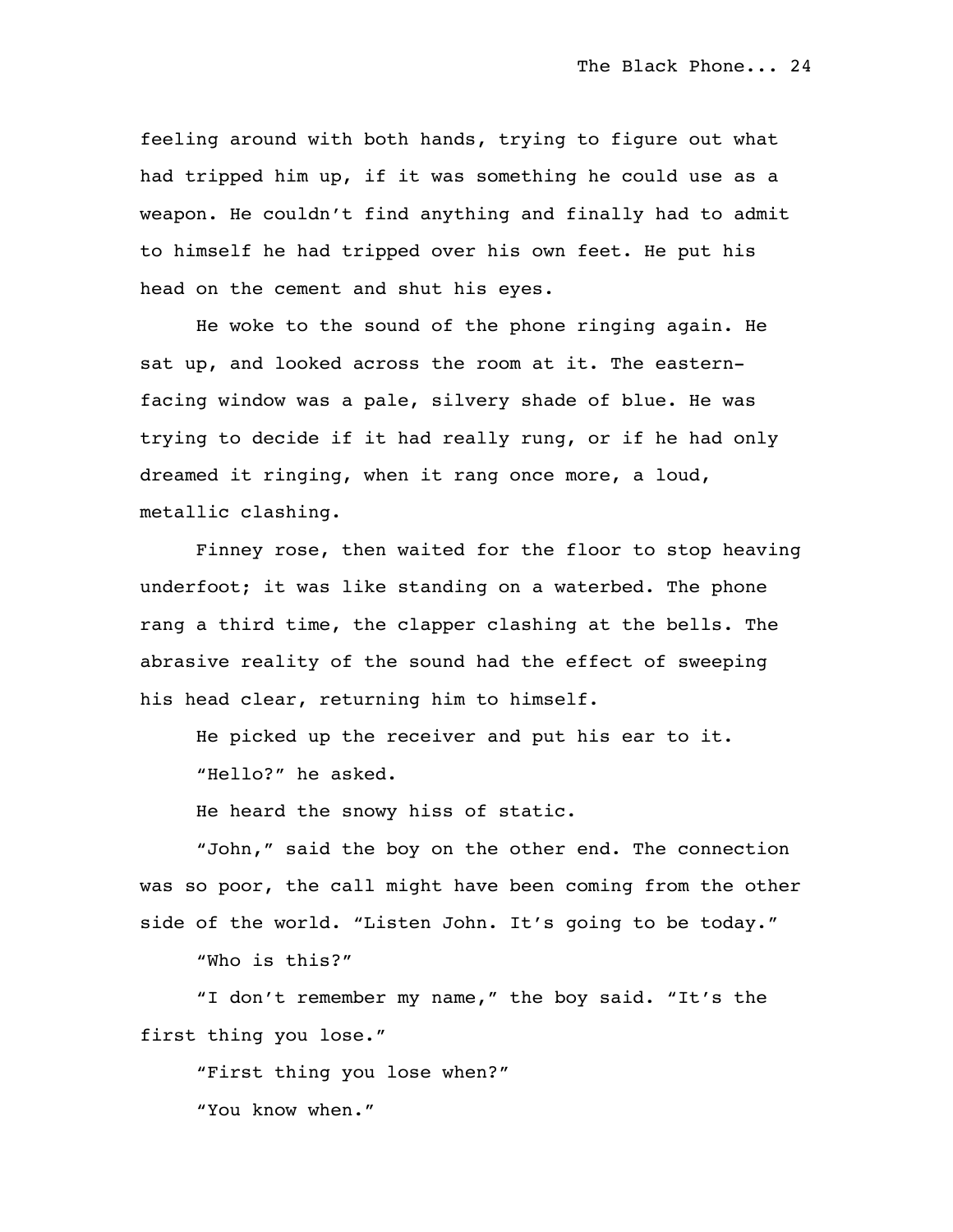But Finney thought he recognized the voice, even though they had only spoken to each other that one time.

"Bruce? Bruce Yamada?"

"Who knows," the boy said. "Tell me if it matters."

Finney lifted his eyes to the black wire traveling up the wall, stared at the spot where it ended in a spray of copper needles. He decided it didn't matter.

"What's going to be today?" Finney asked.

"I was calling to say he left you a way to fight him." "What way?"

"You're holding it."

Finney turned his head, looked at the receiver in his hand. From the earpiece, which was no longer against his ear, he heard the faraway hiss of static and the tinny sound of the dead boy saying something else.

"What?" Finney asked, putting the receiver to his ear once more.

"Sand," Bruce Yamada told him. "Make it heavier. It isn't heavy enough. Do you understand?"

"Did the phone ring for any of the other kids?"

"Ask not for whom the phone rings," Bruce said, and there came soft, childish laughter. Then he said, "None of us heard it. It rang, but none of us heard. Just you. A person has to stay here a while, before you learn how to hear it. You're the only one to last this long. He killed the other children before they recovered, but he can't kill you, can't even come downstairs. His brother sits up all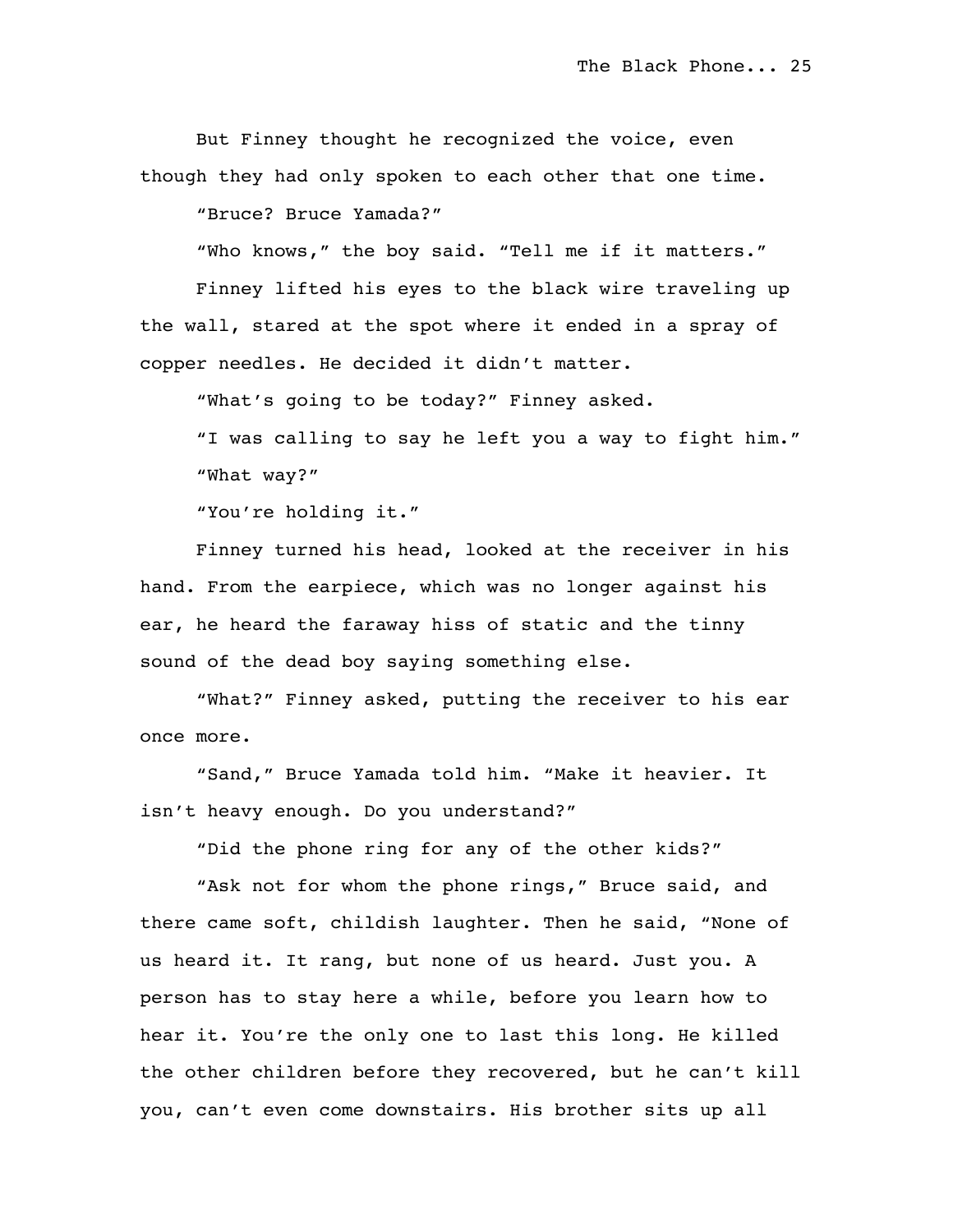night in the living room making phone calls. His brother is a coke-head who never sleeps. Albert hates it but he can't make him leave."

"Bruce? Are you really there or am I losing my mind?"

"Albert hears the phone too," Bruce replied, continuing as if Finney had said nothing. "Sometimes when

he's down in the basement we prank call him."

"I feel weak all the time and I don't know if I can fight him the way I feel."

"You will. You'll be dirty. I'm glad it's you. You know, she really found the balloons, John. Susannah did." "She did?"

"Ask her when you get home."

There was a click. Finney waited for a dial tone, but there was none.

8.

A wheat-colored light had begun to puddle into the room when Finney heard the familiar slam of the bolt. His back was to the door, he was kneeling in the corner of the room, at the place where the cement had been shattered to show the sandy earth beneath. Finney still had the bitter taste of old copper in his mouth, a flavor like the bad aftertaste of grape soda. He turned his head but didn't rise, shielding what was in his hands with his body.

He was so startled to see someone besides Albert, he cried out, sprang unsteadily to his feet. The man in the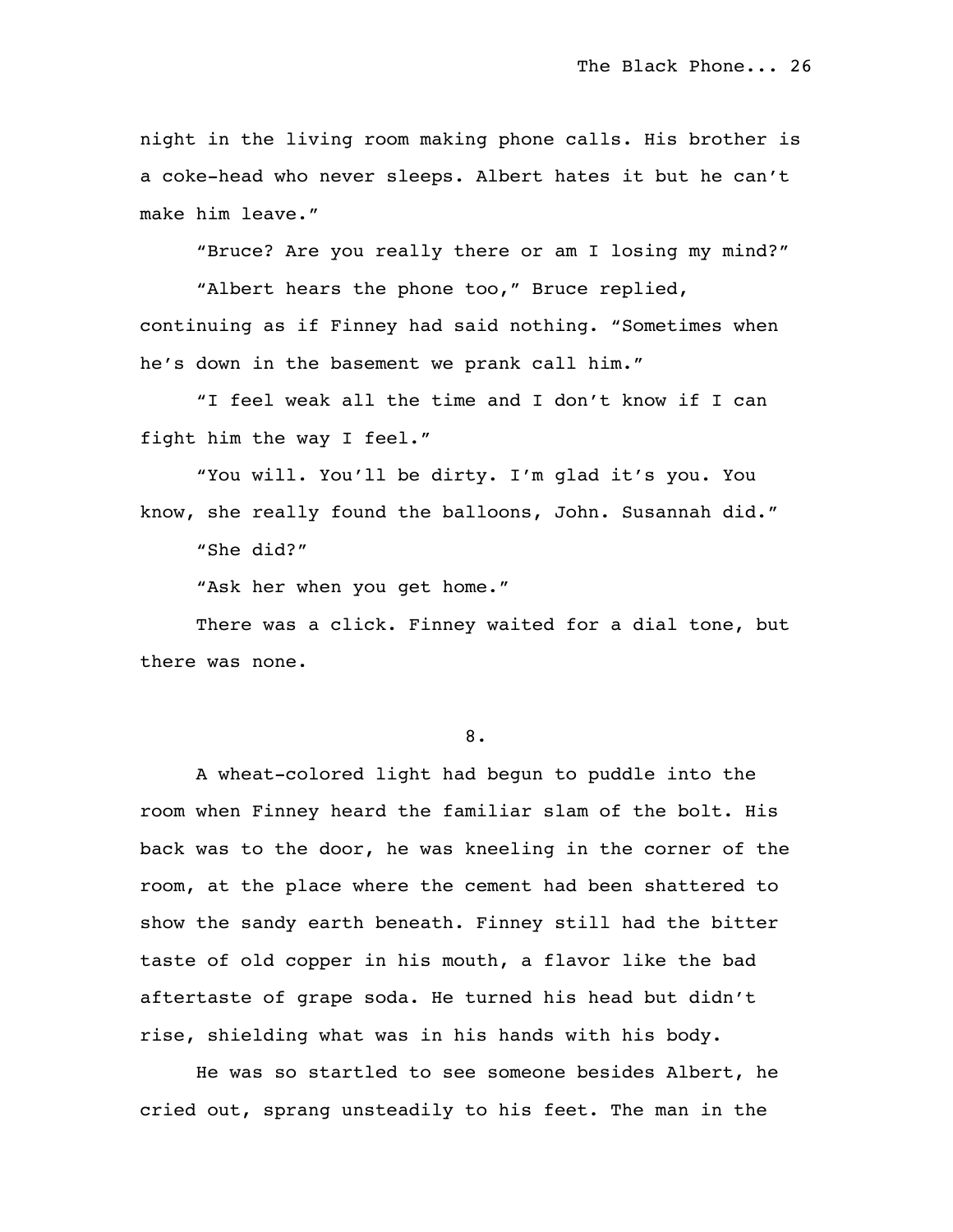doorway was small, and although his face was round and plump, the rest of his body was too tiny for his clothes: a rumpled army jacket, a loose, cable-knit sweater. His unkempt hair was retreating from the egg-shaped curve of his forehead. One corner of his mouth turned up in a wry, disbelieving smile.

"Holy shit," said Albert's brother. "I knew he had something he didn't want me to see in the basement but I mean holy shit."

Finney staggered toward him, and words came spilling out in an incoherent, desperate jumble, like people who have been stuck for a night in an elevator, finally set free. "Please - my mom – help – call help – call my sister  $-$  "

"Don't worry. He's gone. He had to run into work," said the brother. "Now I know why he was freaking out about getting called in. He was worried I'd find you while he's out."

Albert stepped into the light behind him with a hatchet, and lifted it up, cocked it like a baseball bat over one shoulder. Albert's brother went on, "Hey, do you want to know the story how I found you?"

"No," Finney said. "No, no, no."

Albert's brother made a face. "Sure. Whatever. I'll tell you some other time. Christ, calm down. Everything's okay now."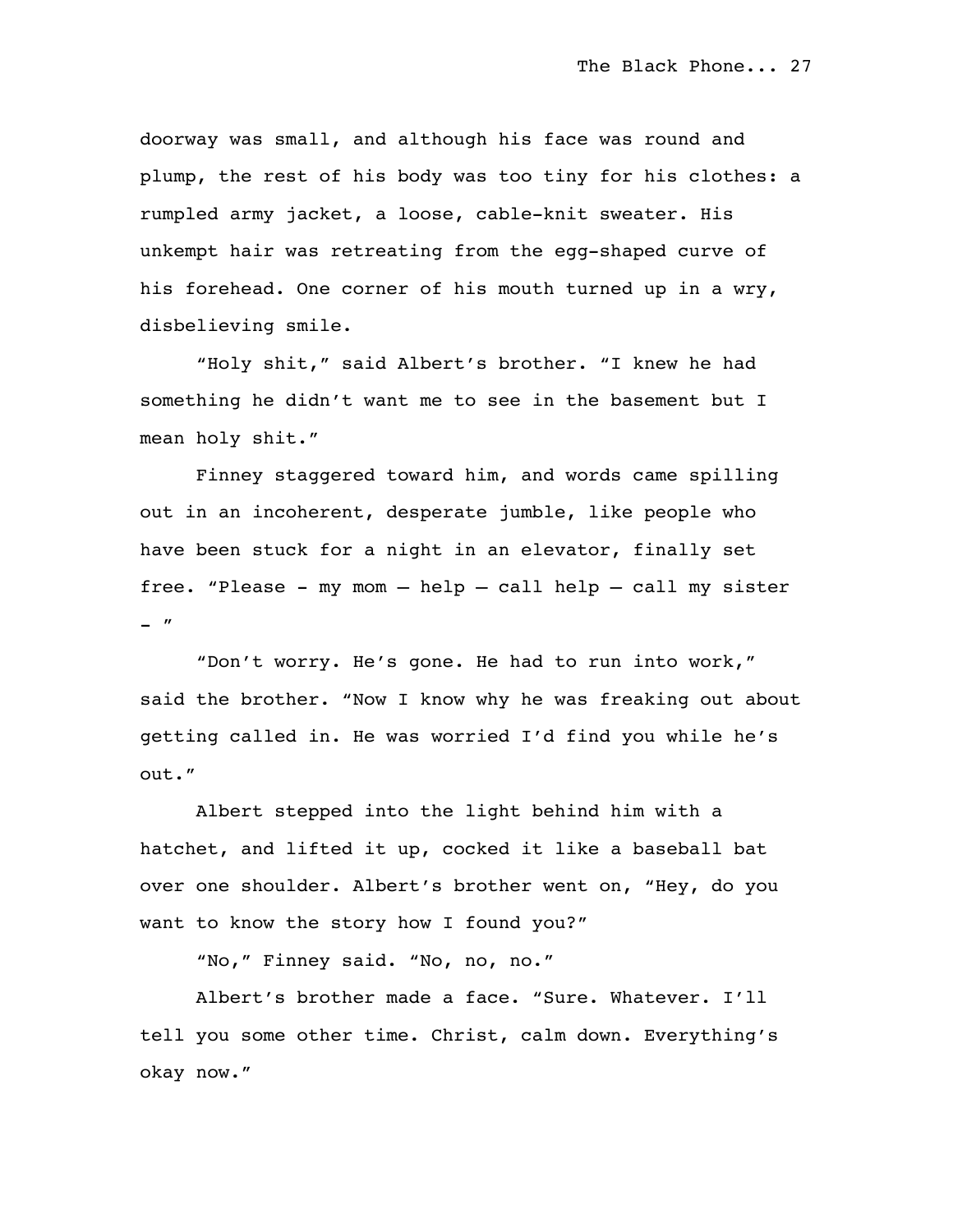Albert brought the hatchet down into the back of his younger brother's skull with a hard, wet clunk. The force of the impact threw blood into Al's face. The brother toppled forward. The ax stayed in his head, and Albert's hands stayed on the handle. As the brother fell, he pulled Al over with him.

Albert hit the basement floor on his knees, drew a sharp breath through clenched teeth. The ax-handle slipped out of his hands and his brother fell onto his face with a heavy boneless thump. Albert grimaced, then let out a strangled cry, staring at his brother with the ax in him.

Finney stood a yard away, breathing shallowly, holding the receiver to his chest in one hand. In the other hand was a coil of black wire, the wire that had connected the receiver to the black phone. It had been necessary to chew through it to pull it off. The wire itself was straight, not curly, like on a modern phone. He had the line wrapped three times around his right hand.

"You see this," Albert said, his voice choked, uneven. He looked up. "You see what you made me do?" Then he saw what Finney was holding, and his brow knotted with confusion. "What the fuck you do to the phone?"

Finney stepped toward him and snapped the receiver into his face, across Al's nose. He had unscrewed the mouthpiece and filled the mostly hollow receiver with sand, and screwed the mouthpiece back in to hold it all in place. It hit Albert's nose with a brittle snap like plastic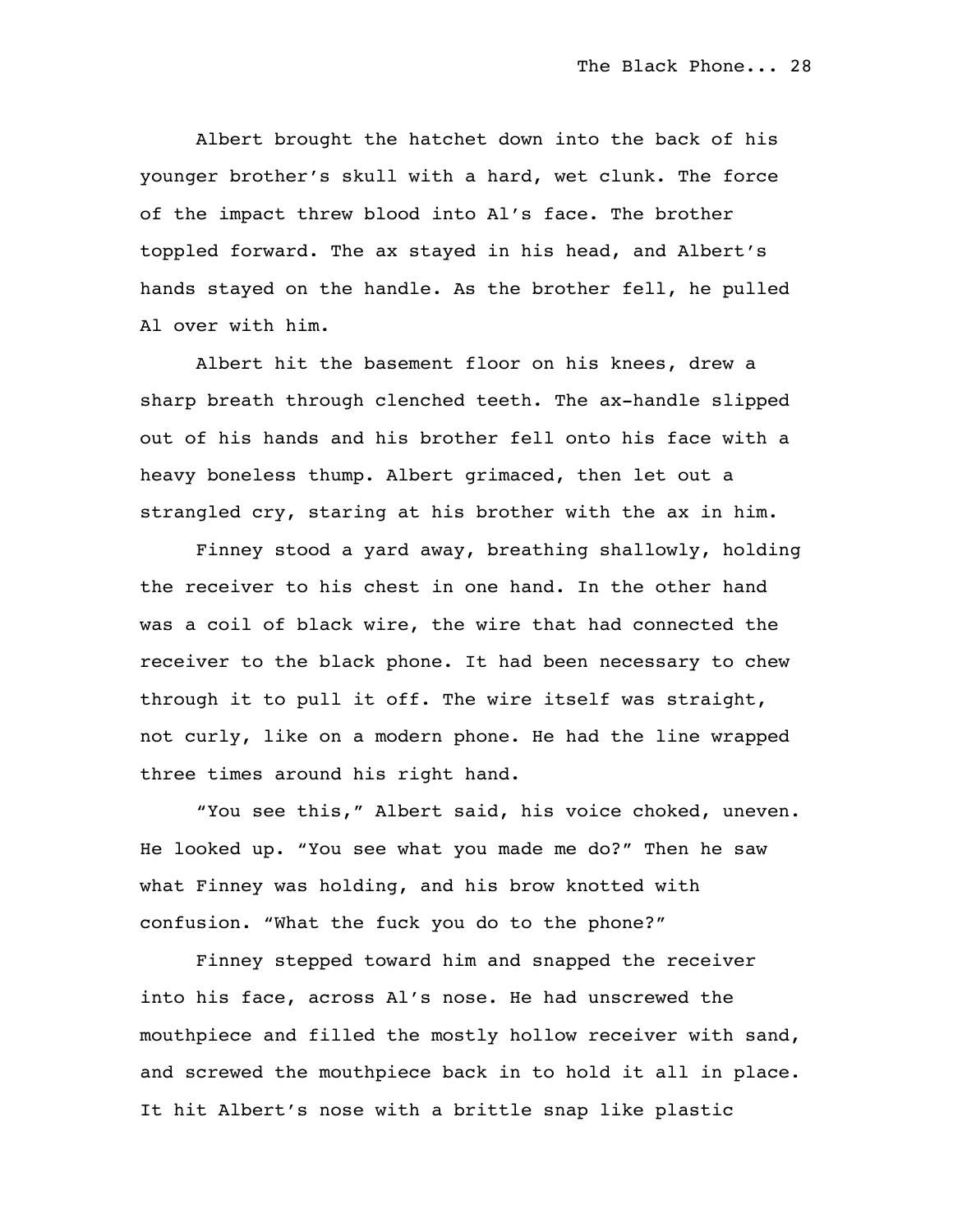breaking, only it wasn't plastic breaking. The fat man made a sound, a choked cry, and blood blurted from his nostrils. He lifted a hand. Finney smashed the receiver down and crushed his fingers.

Albert dropped his shattered hand and looked up, an animal sound rising in his throat. Finney hit him again to shut him up, clubbed the receiver against the bare curve of his skull. It hit with a satisfying knocking sound and a spray of glittering sand leaped into the sunlight. Screaming, the fat man propelled himself off the floor, staggering forward, but Finney skipped back – so much faster than Albert – striking him across the mouth, hard enough to turn his head halfway around, then in the knee to drop him, to make him stop.

Al fell, throwing his arms out, caught Finney at the waist and slammed him to the floor. He came down on top of Finney's legs. Finney struggled to pull himself out from under. The fat man lifted his head, blood drizzling from his mouth, a furious moan rising from somewhere deep in his chest. Finney still held the receiver in one hand, and three loops of black wire in the other. He sat up, meant to club Albert with the receiver again, but then his hands did something else instead. He put the wire around the fat man's throat, and pulled tight, crossing his wrists behind Al's neck. Albert got a hand on his face and scratched him, flaying Finney's right cheek. Finney pulled the wire a notch tighter and Al's tongue popped out of his mouth.